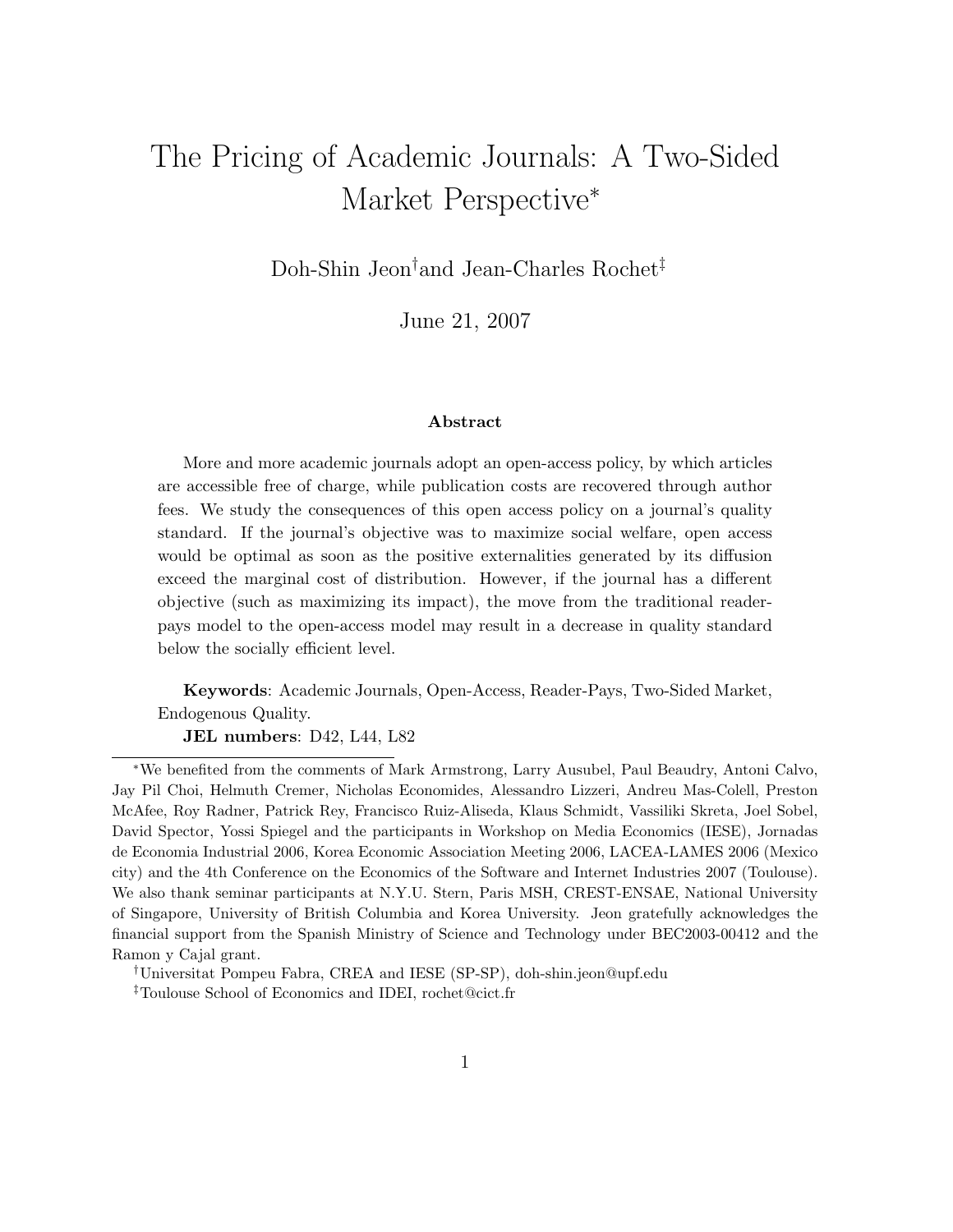# **1 Introduction**

The development of electronic publishing and the dissatisfaction with academic journal price escalations has led to an increasing support for the open-access model (also called the author-pays model), where authors pay for submitting and/or publishing their articles, while readers can access published articles at no charge through the Internet.<sup>1</sup> According to the Directory of Open-Access Journals' (DOAJ) website (www.doaj.org), there are already (as of May 6, 2007) 2666 open-access journals in all fields, of which 56 in Economics (such as Theoretical Economics, CES Ifo Forum, Economics Bulletin and IMF staff papers) and 38 in Business and Management. Open access publishing currently represents approximately 5% of the total market for academic journals.<sup>2</sup>

After several private initiatives<sup>3</sup> endorsed open access to academic journals, some public committees<sup>4</sup> have reported on the issue, and recommended public support for experimentation of open access journals. The report of the Science and Technology Committee of the UK House of Commons (House of Commons henceforth, 2004) gives an overview of many issues related to author-pays publishing.<sup>5</sup> In summary, the main argument in favor of open-access is greater dissemination of research findings<sup>6</sup>. By contrast, the report

- The authors and copyright holders grant to all users a free, irrevocable, worldwide, perpetual right of access, subject to proper attribution of authorship, and
- A complete version of the work is deposited immediately upon initial publication in at least one open-access on-line repository.

<sup>2</sup>See House of Commons Science and Technology Committee (2004, p.73). Among major open-access publishing initiatives, one can mention the Public Library of Science (PLoS) and BioMed Central:

- The PLoS is a nonprofit organization of scientists and physicians committed to making the world's scientific and medical literature a freely available public resource. The publication fee ranges from USD 1250 to 2500.
- BioMed Central is an independent publishing house committed to providing immediate open access to peer-reviewed biomedical research. Its portfolio of 172 journals includes general titles such as Journal of Biology, alongside specialist journals (e.g. BMC Bioinformatics, Malaria Journal) that focus on particular disciplines. Its average publication fee is USD 1470.

<sup>3</sup>In addition to PLoS mentioned before, there were the Budapest open access initiative (2002), the Bethesda statement on open access publishing (2003) and the Berlin declaration on open access to knowledge in the sciences and humanities (2003). See Dewatripont et al. (2006, p.17) for more details.

<sup>4</sup>For instance, House of Commons (2004), OECD (2005) and Dewatripont et al. (2006). The last report was commissioned by the European Commission.

<sup>5</sup>A recent report by OECD (2005) makes similar points.

 $6$ According to House of Commons (2004), "Author-pays publishing would bring the greatest potential

<sup>1</sup>According to the public library of science (PLoS), an open-access publication is one that meets the following two conditions: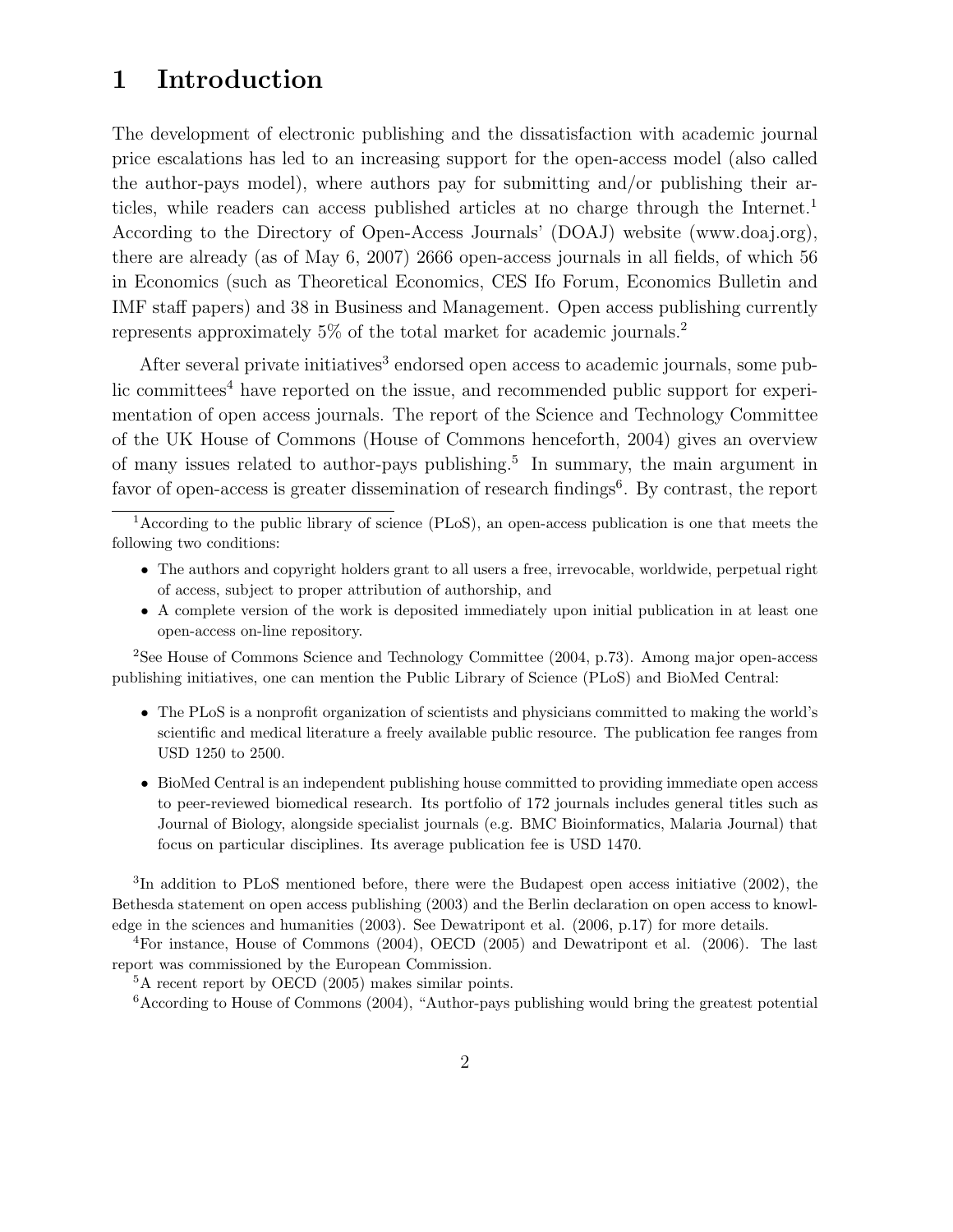expresses concerns that an author-pays model may introduce an incentive for authors to publish less because of problems of affordability<sup>7</sup>. A second type of concern, which is the focus of our paper, is that author fees may induce journal editors to accept a higher proportion of articles, which may have negative implications for quality.<sup>8</sup>

This paper builds a model of an academic journal that fulfills a double role of certification and dissemination of knowledge and studies its pricing from a two-sided market perspective. Adopting first a normative viewpoint, we show that, for an electronic journal, open access is socially optimal because the marginal cost of providing access to a new reader is zero. If subsidizing readers (through a negative subscription price) were feasible, it would be even optimal to do so because each new reader exerts positive externalities on the rest of society. An example of these positive externalities is the development of innovations inspired by the ideas contained in the academic articles. This implies that open access can also be optimal for a printed journal (that has a positive cost of dissemination) if the positive externalities exerted by readers exceed the marginal cost of dissemination (reproduction and distribution). Even though authors also exert positive externalities by publishing their articles, there is no need to subsidize authors for submitting articles as long as they get substantial benefits from publication since the submission cost is negligible.<sup>9</sup>

Then, adopting a positive perspective, we study a not-for profit journal run by an academic association and study how the change from the traditional reader-pays model to the open access model affects the journal's quality standard and its number of readers. If the objective of the association were to maximize social welfare, this move would lead to the social optimum. However the association is likely to pursue its own objective. We consider two possibilities for the objective function of the association: the total utility of the readers or the impact of the journal. We find that the change may lead to a decrease in the quality standard and thereby (more surprisingly) a reduction in the readership size. Since a reader-pays model should recover its publication cost through a positive

increase in access for groups of users that do not habitually subscribe to journals or belong to subscribing institutions." (p. 76)

<sup>7</sup>According to House of Commons (2004), "There is some concern that, ..., there are also those who would not be able to afford to publish in them". (p. 78)

<sup>8</sup>According to House of Commons (2004), "if author-pays publishing were to become the dominant model, there is a risk that some parts of the market would be able to produce journals quickly, at high volume and with reduced quality control and still succeed in terms of profit, if not reputation. Such journals would cater for those academics for whom reputation and impact were less important factors than publication itself." (p. 81)

<sup>&</sup>lt;sup>9</sup>We focus here on the dissemination of academic output (i.e. research articles) and do not model the prior stage where these articles are produced. It is needless to say that subsidizing research (i.e. production of articles) is socially desirable.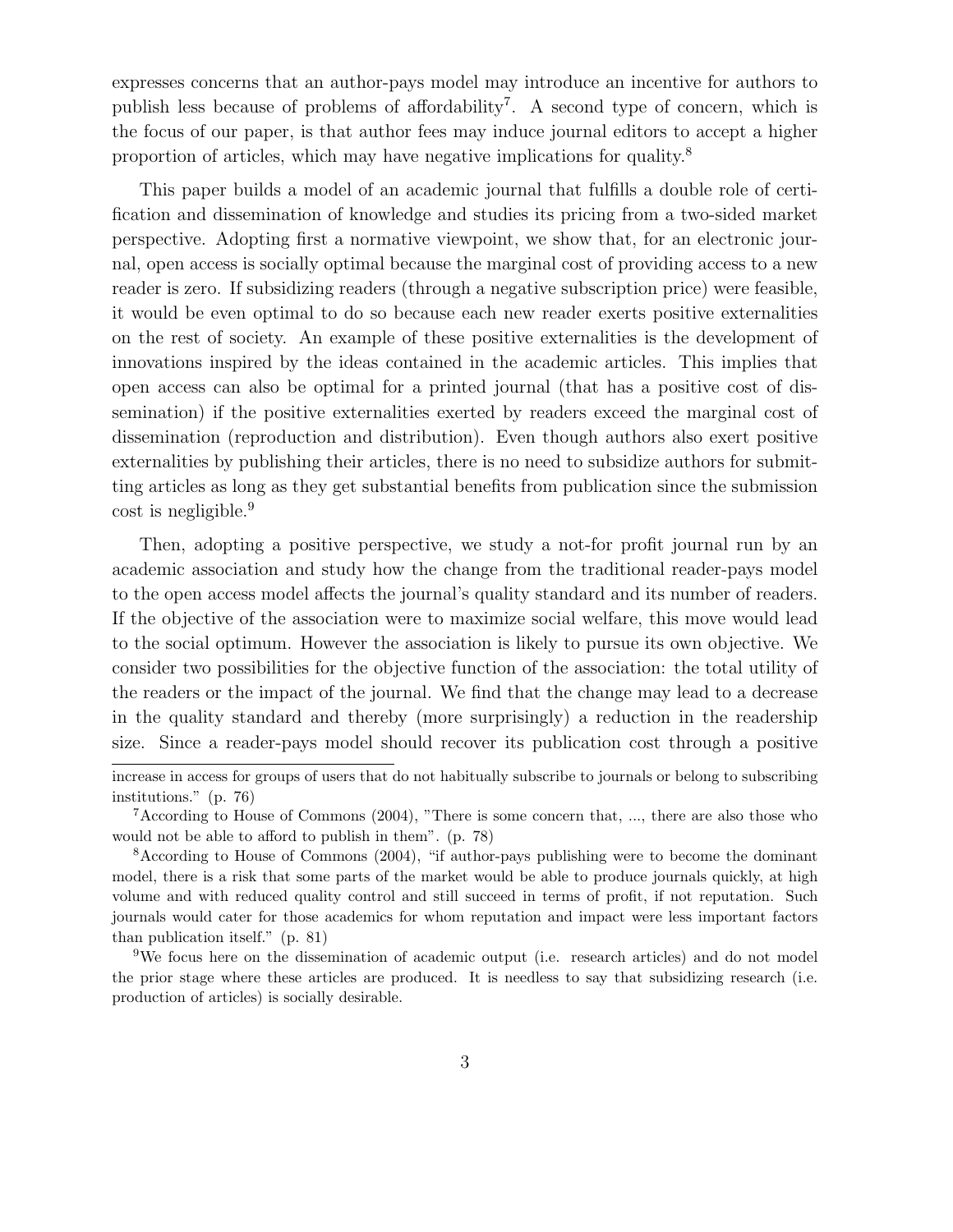subscription price, attracting the same number of readers requires a reader-pays journal to provide a higher quality than an open access journal. In this way, the reader-pays model imposes mores discipline on quality than the open-access model.

Our paper builds on two strands of the literature. First, it builds on the recent literature on two-sided markets (see for examples Rochet and Tirole, 2002, 2003, 2006, Caillaud and Jullien, 2003, Evans, 2003, Armstrong 2006 and Hagiu 2006). Two-sided markets can be roughly defined as industries where platforms provide interaction services between two (or several) kinds of users. Typical examples are payment cards, software, Internet and media. In such industries, it is vital for platforms to find a price structure that attracts sufficient numbers of users on each side of the market. Our paper has two novel aspects. First, in addition to choosing a price for each side, the platform (i.e. the academic journal) can choose a minimum quality standard. Second, the externality from authors to readers is not always positive: as the number of published articles increases (and hence as the quality standard decreases), the utility that a reader obtains from the platform increases up to a maximum and then decreases.

Second, our paper builds on the literature on the economics of academic journals, that has initially adopted a one-sided perspective, focusing on library subscriptions (McCabe, 2004, and Jeon and Menicucci, 2006). For instance, Jeon and Menicucci (2006) show that bundling electronic journals make it difficult for small publishers to sell their journals.<sup>10</sup> To our knowledge, McCabe and Snyder (2005a,b, 2006, 2007) are the first papers to study the pricing of academic journals from a two-sided market perspective. McCabe and Snyder (2006, 2007) study pricing of academic journals industry under different structures (monopoly, duopoly, free entry) but in their model all articles have the same quality and hence journals do not provide any certification function.<sup>11</sup> Our model is closer to McCabe and Snyder (2005a,b) in that they consider a monopoly journal providing certification services when articles are heterogenous in terms of quality. However, there are significant differences. McCabe and Snyder (2005a,b) take the quality standard of the journal as given (it is determined by the talent of its editors) and ask how the quality standard affects the subscription price and thereby the adoption of open access.<sup>12</sup> By contrast, we endogenize the quality standard of the journal and study how the move from the reader-pays model to open access affects the quality standard and the readership size of

 $10E$ dlin and Rubinfeld (2004) argue that bundling electronic journals can create strategic barriers to entry but they do not build a formal model.

 $11$ An exception is section 5.4 in McCabe and Snyder (2007) where they consider free entry and quality certification. They obtain specialization result: articles of different qualities are published by different journals.

 $12$ They find that open access is more likely to be chosen by a journal with poor editorial talent since the subscription price chosen by a for-profit journal increases with its editorial talent.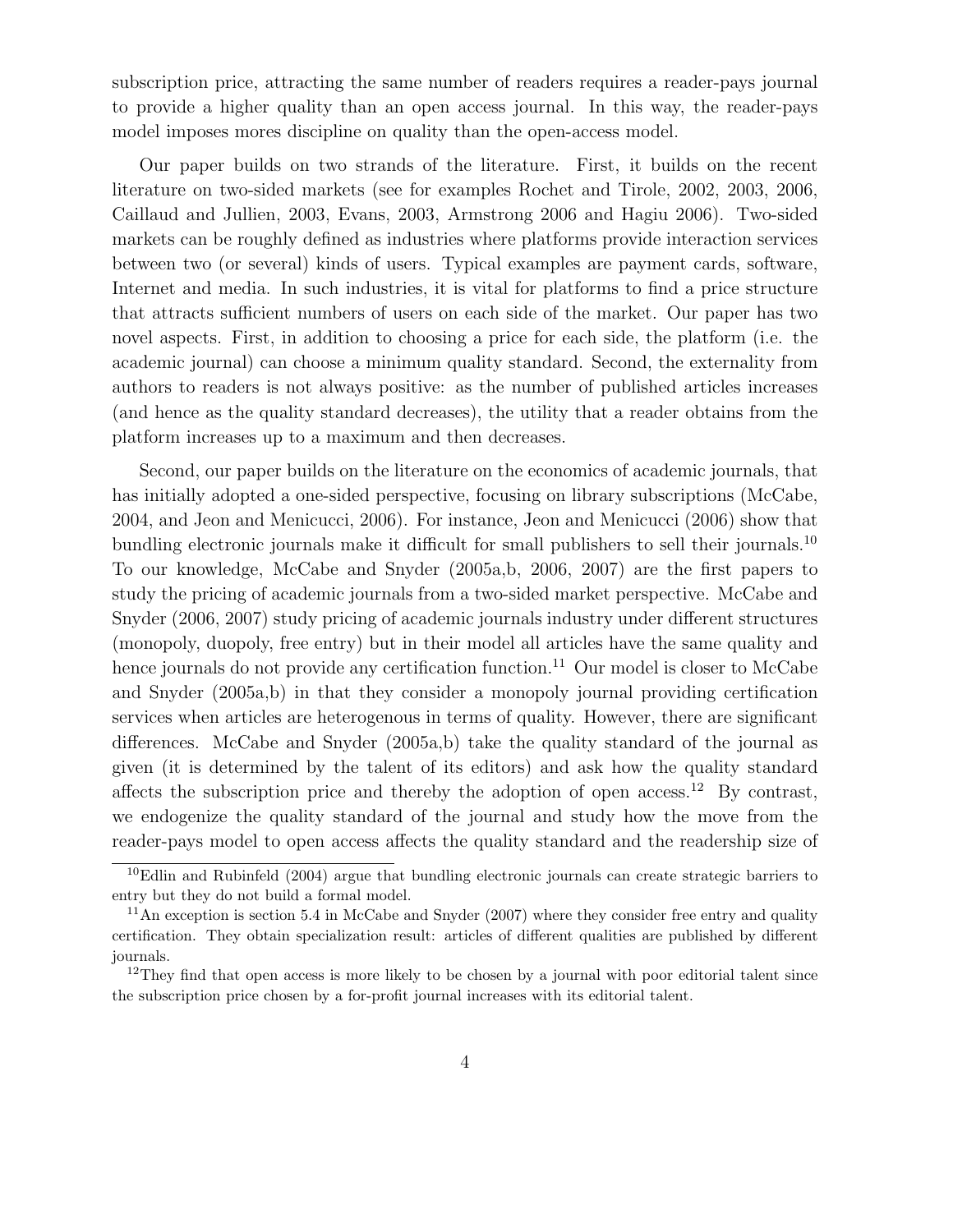a not-for-profit journal.<sup>13</sup>

The rest of the article is organized as follows. Section 2 presents our model. Section 3 characterizes the first-best allocation. Section 4 characterizes the second best allocation, defined as the one that maximizes social welfare under the constraint that reading cannot be subsidized. Section 5 studies the policy chosen by a not-for-profit journal under open access and under the reader-pays model. Section 6 performs a comparison among four different outcomes. Section 6.6 considers, as a robustness check, an impact maximizing journal and performs comparative static. Section 7 concludes.

# **2 The model**

We consider a single academic journal, modelled as a platform between a continuum of authors and a continuum of potential readers. The mass of authors is normalized to one. Each author has one article,<sup>14</sup> which embodies "ideas" that may be useful to readers, for example because they allow them to develop innovations. The benefit from each innovation is not fully appropriated by the reader/innovator but also spills over to the rest of society, including to the author herself, through peer recognition.

The only way in which authors and readers can interact is through the academic journal.<sup>15</sup> Three conditions are required for this interaction to occur:

- authors must submit their articles to the journal;
- the journal must referee them and publish only those that meet its quality standard;
- readers must read the published articles.

Thus, in our model, the academic journal plays two crucial roles: it **disseminates** academic production (i.e. articles) and **certifies** the quality of these articles in order to

<sup>&</sup>lt;sup>13</sup>There are two other differences. First, they consider binary support for an article's quality while we consider continuous support. Second, author demand is inelastic in their model while it is elastic in our model. Since, in their model, every author has the same prior belief about the quality of her article, the author fee is always chosen to induce the submission of all articles. By contrast, in our paper, each author knows the quality of her article and hence submits her paper only if it meets the quality standard.

<sup>&</sup>lt;sup>14</sup>Since we focus on the certification/dissemination of academic research, we do not model the prior stage where articles are produced.

<sup>&</sup>lt;sup>15</sup>This is because we assume that the average quality of the unpublished articles that are directly accessible through Internet is so low that readers prefer to look only at published articles. The academic journal plays thus a fundamental certification role: it filters out "junk" articles.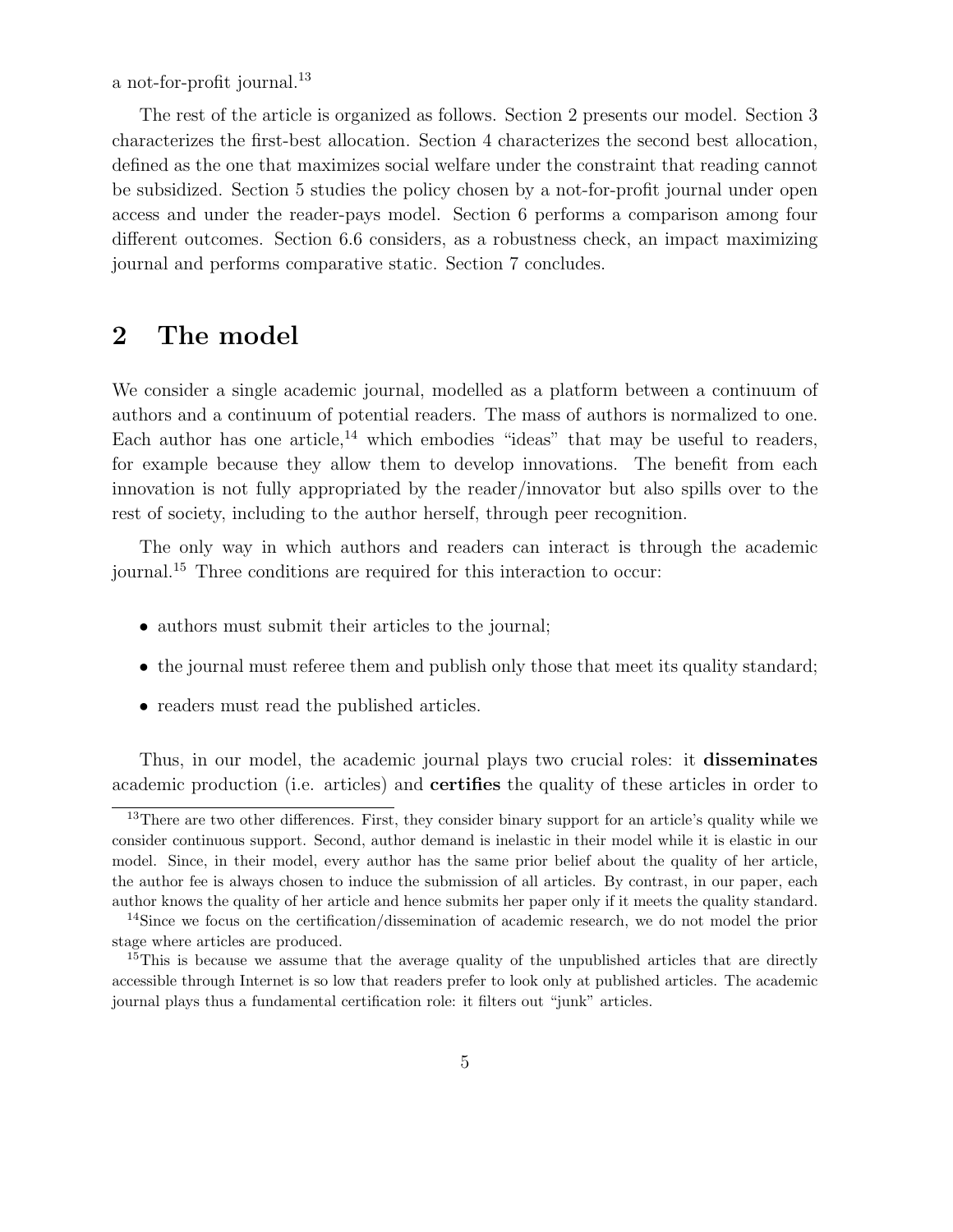convince readers to read the journal. Since time is costly to readers, they will indeed read the journal only if they anticipate that the average quality of articles is good enough. Symmetrically, the benefit that an author obtains from publication increases with the readership size of the journal. Thus we are in a "chicken and egg" situation, characteristic of two-sided markets,<sup>16</sup> where the platform (here the academic journal) has to attract both sides (here authors and readers) to be successful. However, by contrast with most of the literature on two-sided markets, the platform controls not only the number of interactions but also their quality, through its certification function.

We use q to measure the quality of an article. The quality of each article is independently drawn from the same distribution, with support  $[0, q_{\text{max}}]$ . We assume that the quality of an article is privately observed by its author. The journal has a perfect refereeing technology: by incurring a cost  $\gamma_R$ , it can perfectly observe the quality of a submitted article. Since our focus is on electronic journals, distributed through the Internet, we assume that the marginal cost of distribution is zero.<sup>17</sup> The journal incurs a publication cost  $\gamma_P$  per published article; it includes the cost of making the first (electronic) copy and any fixed cost of distribution per article (such as the cost of buying capacity to post an article). The journal commits to publish all submitted articles of quality  $q \geq q_{\text{min}}$ , where  $q<sub>min</sub>$  is the minimum quality standard chosen by the journal. In addition, the journal chooses its pricing policy. It charges  $p<sub>S</sub>$  to all submitted articles, an additional  $p<sub>P</sub>$  to all published articles and a subscription fee  $p_R$  to each reader.

Readers cannot observe the quality of an article before reading it but observe its quality after reading it. We assume that an article's quality cannot be verified ex post by a third party and therefore the journal's pricing scheme cannot be conditioned on realized quality<sup>18</sup>.

The mass of readers is normalized to one. All readers obtain the same expected benefit q after reading an article of quality q but differ in their "reading cost" c, which is independently drawn from a distribution with support included in  $[0, \infty)$ . Readers' benefit includes not only the increase in their knowledge but also the utility that they obtain from its use (such as production of scientific articles, patents, commercial applications). As already mentioned, when an article is read, some utility from its potential applications also spills over to the rest of society, including to the author herself. More precisely, when an article of quality q is published by the journal, the total (that is, monetary and

<sup>&</sup>lt;sup>16</sup>See for example Caillaud and Jullien  $(2003)$ , Rochet and Tirole  $(2003)$  and Armstrong  $(2006)$ .

<sup>&</sup>lt;sup>17</sup>However our arguments can also be applied to a print journal, provided the marginal cost of printing and distributing copies is not too big.

<sup>&</sup>lt;sup>18</sup>McCabe and Snyder (2005a,b) assume it as well. It can be justified by the fact that a Court cannot perfectly verify the quality of scientific articles.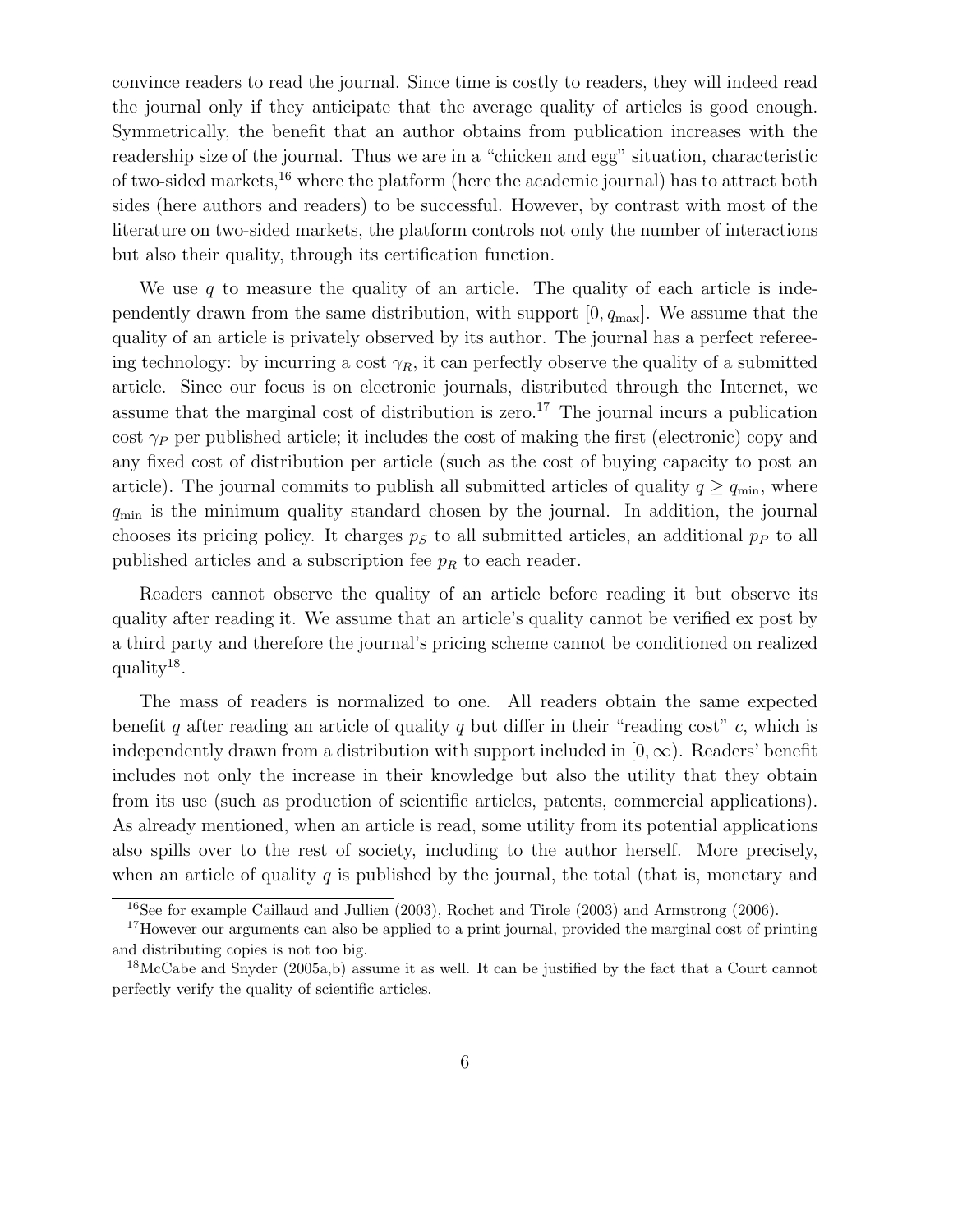non-monetary) benefit that the author obtains is given by

$$
u+\alpha_Aqn_R,
$$

where  $u(> 0)$  and  $\alpha_A(> 0)$  are constants and  $n_R$  represents the number of readers. u is a fixed component: it corresponds to the utility from having one article published in the journal. For instance, if a tenure decision depends solely on the number of articles published in particular journals, a tenure-track professor derives some utility from publishing her article in those journals, this independently of the quality of the article.<sup>19</sup> By contrast,  $\alpha_A q n_R$  is a variable component: it depends on the quality of the article. We interpret  $qn<sub>R</sub>$  as the impact of the article, proportional to the number of subsequent citations or to the number of patents that are subsequently based on the article. The constant  $\alpha_A(>0)$ measures the strength of the relation between publication impact and authors' utility. A similar term  $\alpha_S n_R$  with  $\alpha_S(> 0)$  represents the benefit that spills over to the rest of society. We denote by  $\alpha = \alpha_A + \alpha_S$  the total externality term.

The timing of the game is as follows:

- 1. The journal announces its editorial policy  $(q_{\min})$  and its prices  $(p_S, p_P, p_R)$ .
- 2. Authors decide whether or not to submit their articles to the journal.
- 3. The journal referees all submitted articles and accepts or rejects each of them.
- 4. Readers decide whether or not to buy the journal and read the articles.

Since both the author and the journal perfectly observe the quality  $q$  of a submitted article, the author perfectly knows whether or not her article will be accepted. Therefore, if  $q < q_{\text{min}}$  and  $p_S > 0$ , she will not submit the article. By contrast, if  $q > q_{\text{min}}$ , the article will be accepted and she will have to pay the author fee  $p_A(\equiv p_S + p_P)$ . This implies an indeterminacy between  $p_S$  and  $p_P$ : only  $p_A$  matters. The fact that only articles of quality superior to  $q_{\min}$  are submitted in our model<sup>20</sup> also implies that what matters for the journal is only the sum  $\gamma_P + \gamma_R$ , not its composition. Let  $\gamma \equiv \gamma_P + \gamma_R$ . We assume  $\gamma > u$ , implying that even when the reading cost is zero, publishing the lowest quality article (i.e. the one with  $q = 0$ ) is not socially optimal. This assumption captures the certification role of the academic journal: by rejecting articles of low quality, the journal allows readers to concentrate on important articles and avoid proliferation of bad ones.

 $19u$  can also represent recognition from non-peers who do not read the journal. For instance, if a scientist publishes an article in Science or Nature, even those who are not able to understand the article will think that she made an important discovery and accordingly will give her their recognition.

 $^{20}$ We assume however that the journal commits to effectively referee all submitted articles.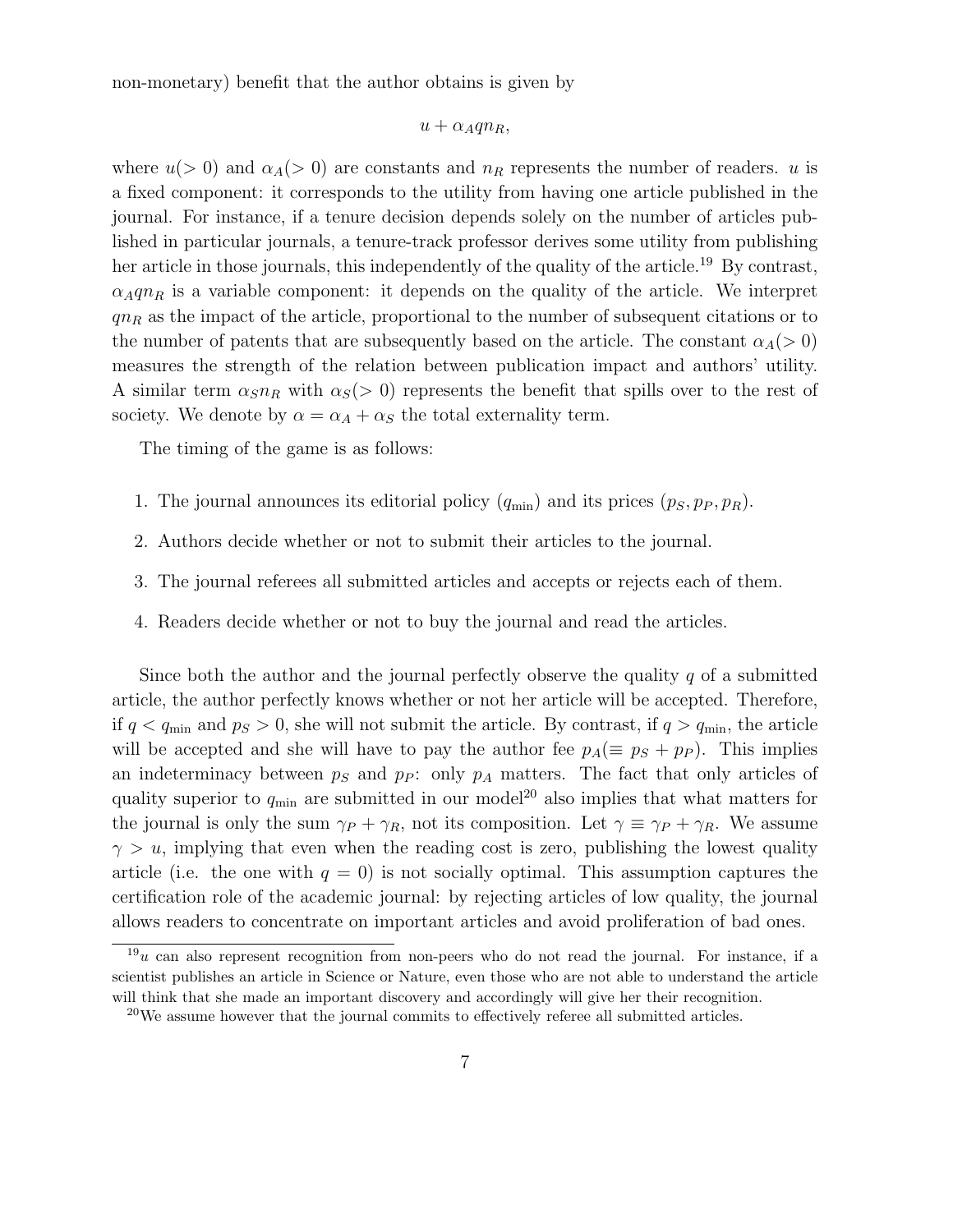In summary, when an article is published in the journal, its author gets a fixed utility u while the journal incurs a fixed cost  $\gamma(> u)$ . When an article of quality q is read by a reader of cost c, the reader gets net utility  $(q - c)$ , and the rest of society (including the author) gets utility  $\alpha q$ .

Each potential reader decides whether to read the journal, based on his expectation of the quality of published articles and on his (unit) cost of reading c. If the  $n_A$  best articles are published, the net utility of a reader of cost  $c$  is:

$$
U_R = n_A [Q^a(n_A) - c] - p_R,
$$

where  $Q^{a}(n_A)$  is the (anticipated) average quality of the articles published in the journal.<sup>21</sup> This average quality can be inferred perfectly from the minimum quality standard  $q_{\min}$ announced by the journal. Indeed, let us denote by  $q(n_A)$  the  $n_A$ -th quantile of the distribution of articles' qualities (ranked by decreasing quality:  $q(\cdot)$  is thus decreasing). This distribution is supposed to be common knowledge. We have by definition:

$$
\Pr(q \ge q(n_A)) = n_A,\tag{1}
$$

$$
Q^{a}(n_{A}) = \frac{\int_{0}^{n_{A}} q(x)dx}{n_{A}},
$$
\n(2)

while

$$
q_{\min} = q(n_A). \tag{3}
$$

Similarly the number  $n_R$  of readers can be perfectly anticipated by authors, since the distribution of readers' costs is also supposed to be common knowledge. Let  $c(n_R)$ denote the  $n_R$ -th quantile of the cost distribution (ranked by increasing cost:  $c(\cdot)$  is thus increasing). We have by definition:

$$
Pr(c \le c(n_R)) = n_R. \tag{4}
$$

Moreover the utility of the marginal reader is zero,  $22$  and thus:

$$
n_A[Q^a(n_A) - c(n_R)] = p_R. \tag{5}
$$

 $21$ This formula presumes that the readers who subscribe to the journal read all the articles it contains. It is indeed optimal for them to do so. This comes from two of our assumptions: the cost of reading article is proportional to the number of articles read and articles qualities are indistinguishable a priori. The reading decision is thus all or nothing. Our analysis could be easily extended to the case where partial reading can be optimal (interior solution) either because reading cost is strictly convex in the number of articles or because the journal signals the quality of the articles by ranking them in decreasing order of quality.

 $^{22}$ In practice, journals are often subscribed by libraries. Our model is compatible with this situation, provided that the library decides its subscription policy in accord with the interests of the community it represents. Parameter  $c$  is then the average cost of readers belonging to the community.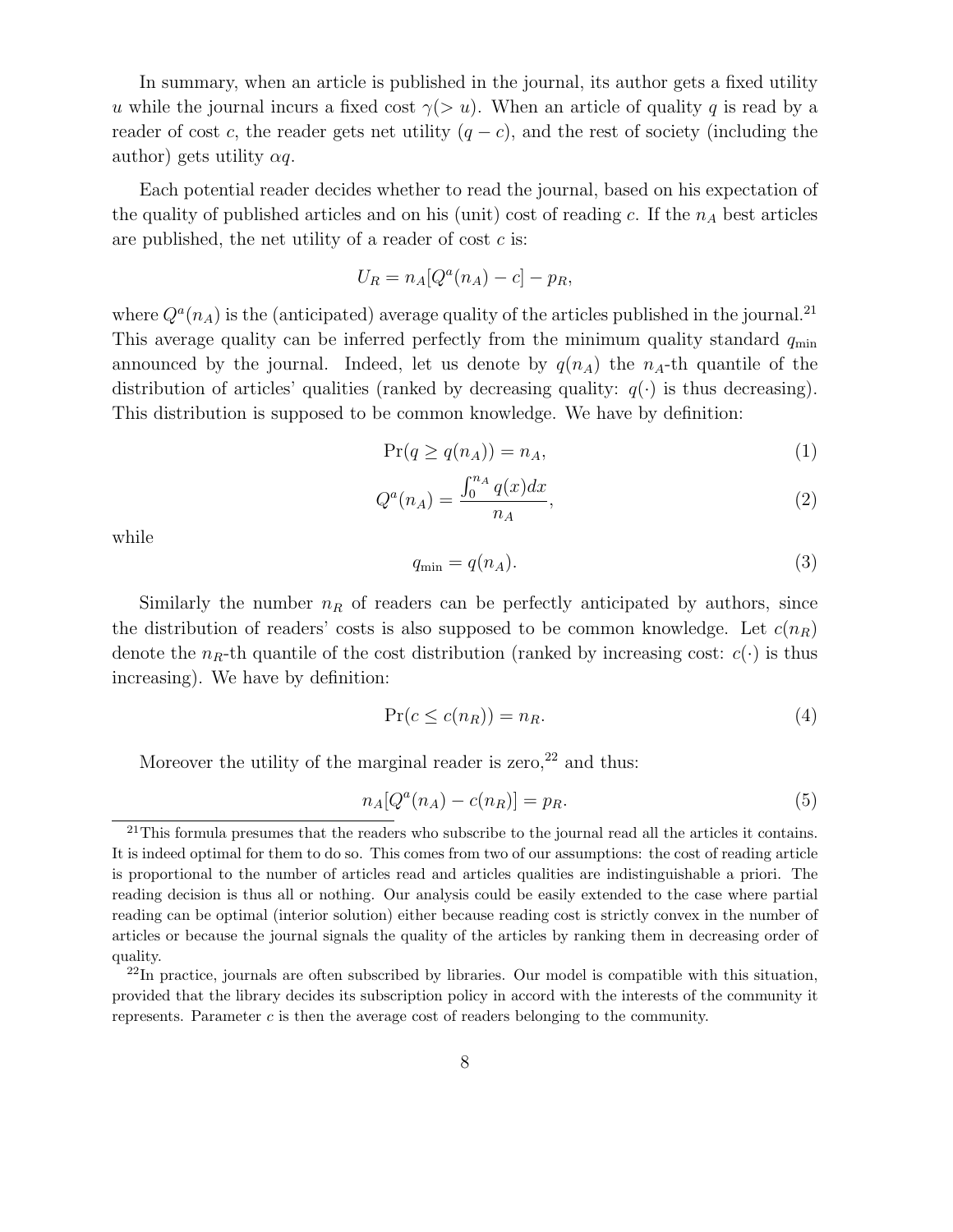Thus knowing  $q_{\min}$  and  $p_R$  (and the distributions of costs and qualities) each author can infer the number  $n_A$  of published articles, the average quality  $Q^a(n_A)$  of these published articles, and thus by (5) the number of readers. Figure 1 describes the journal as a platform mediating authors and readers.



**Figure 1:** The journal as a platform.

### **3 The first-best allocation**

In this section, we derive the first-best outcome, that would be implemented by a social planner who could choose who reads the journal and which articles are published. Obviously, if there are  $n_A$  articles published and  $n_R$  readers, efficiency requires that these are the articles with the highest qualities  $(q \geq q(n_A))$  and the readers with the lowest costs  $(c \leq c(n_R))$ . Social welfare, denoted by  $W(n_A, n_R)$  is then given by:

$$
W(n_A, n_R) \equiv (1 + \alpha) n_R \int_0^{n_A} q(x) dx - n_A (\gamma - u) - n_A \int_0^{n_R} c(y) dy.
$$
 (6)

In formula  $(6)$ , the first term represents social benefit (readers  $+$  authors  $+$  the rest of society) when the  $n_A$  best articles are published and read by the  $n_R$  most efficient readers, the second term represents the total cost of publishing the journal, minus the total fixed benefit of authors and the last term represents the aggregate cost of reading the journal.

We assume that the parameters are such that the maximum of  $W$  is interior: the proportion of published articles is strictly between 0 and 1. Then, from the first order condition with respect to  $n_A$ , we have:

$$
(1+\alpha)n_Rq(n_A) = (\gamma - u) + \int_0^{n_R} c(y)dy.
$$
 (7)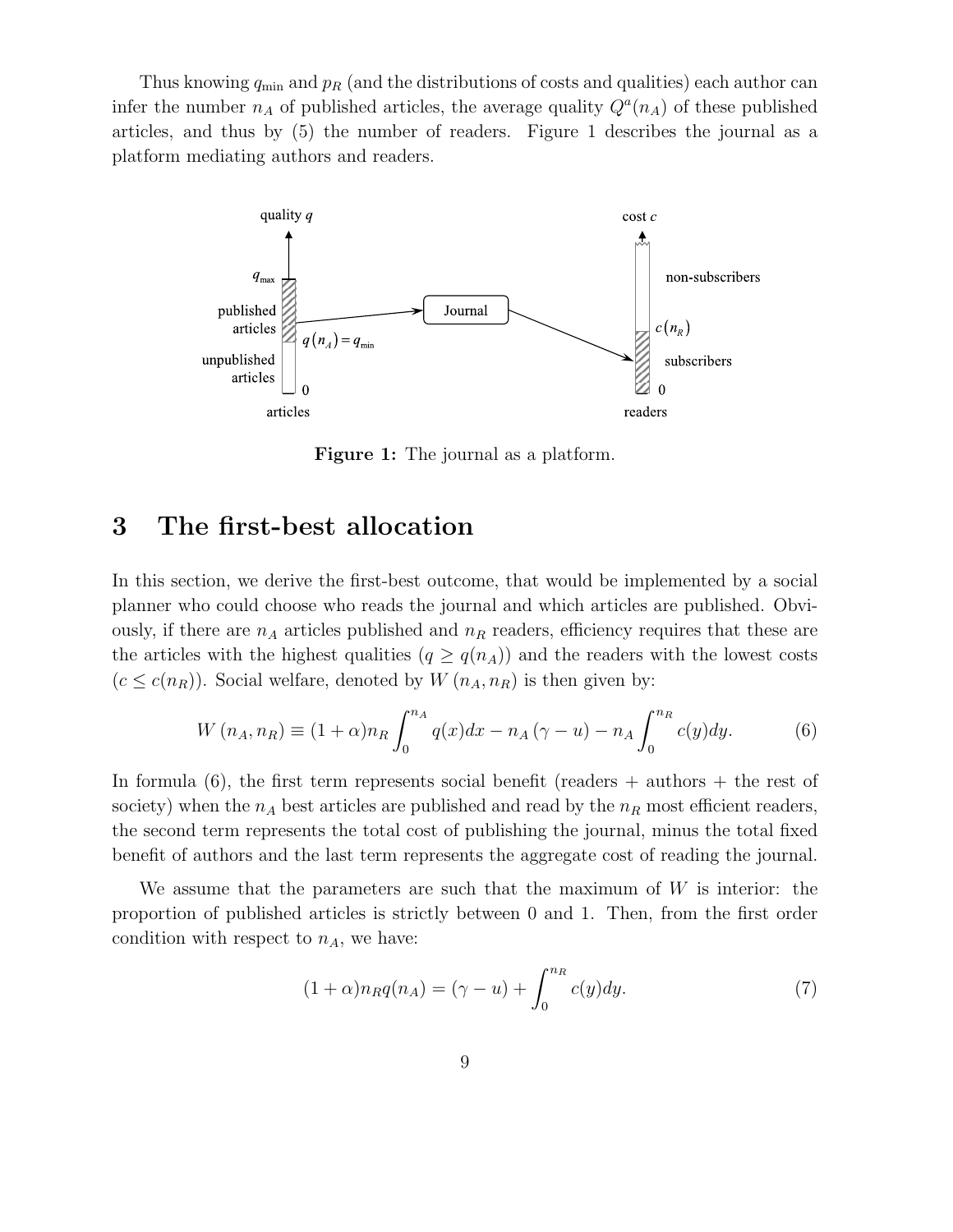Given that the  $n_R$  readers with  $c \leq c(n_R)$  read the journal, condition (7) means that the optimal number of articles published,  $n_A$ , is determined by equalizing the social marginal benefit from publishing an article of quality  $q(n_A)$  to its social marginal cost. The social marginal benefit is equal to  $(1 + \alpha)n_Rq(n_A)$  since when an article of quality  $q(n_A)$  is read by a reader, the reader derives utility  $q(n_A)$ , while the rest of society (including the author) derives utility  $\alpha q(n_A)$ . The social marginal cost is equal to the sum of the net cost of publishing an article  $(\gamma - u)$  and the aggregate cost of reading an article  $\int_0^{n_R} c(y) dy$ . (7) can be rewritten as:

$$
(1+\alpha)q(n_A) = \frac{\gamma - u}{n_R} + C^a(n_R), \tag{8}
$$

where

$$
C^{a}(n_{R}) = \frac{\int_{0}^{n_{R}} c(y) dy}{n_{R}}
$$

denotes the average cost of readers.

From the first order condition with respect to  $n_R$ , we have:

$$
(1+\alpha)\int_0^{n_A} q(x)dx = n_A c(n_R). \tag{9}
$$

Given that the  $n_A$  articles with quality  $q \geq q(n_A)$  are published by the journal, condition (9) means that the optimal number of readers is determined by equalizing the social benefit  $(1 + \alpha) \int_0^{n_A} q(x) dx$  from having one additional reader to the total cost of reading  $n_Ac(n_R)$  incurred by this marginal reader. (9) is equivalent to

$$
(1+\alpha)Q^a(n_A) = c(n_R). \tag{10}
$$

Since the externality term  $\alpha$  is positive, condition (10) implies that for the marginal reader, the average utility from reading an article of the journal is lower than her cost of reading it (i.e.  $Q^{a}(n_A) < c(n_R)$ ). Thus, as we shall see below, the marginal reader should be subsidized. This is because she generates positive externalities on the rest of society by increasing the impact of articles and/or the number of innovations derived from them. Let  $\left(n_A^{FB}, n_B^{FB}\right)$  denote the first-best allocation, characterized by (8) and (10).

We now study the minimum quality standard  $q_{\min}^{FB}$  and the prices  $(p_A^{FB}, p_R^{FB})$  that implement the first-best outcome  $\left(n_A^{FB}, n_R^{FB}\right)$  when the social planner cannot fully control readers and authors, and has to satisfy the participation constraints for both of them. Obviously,  $q_{\min}^{FB}$  must be equal to  $q(n_A^{FB})$ . Given  $n_R$ , let  $U_A(n_A : n_R)$  denote the utility that the  $n_A$ <sup>th</sup> author derives from publishing her article in the journal. We have:

$$
U_A(n_A : n_R) = \alpha_A q(n_A) n_R + u - p_A.
$$
\n(11)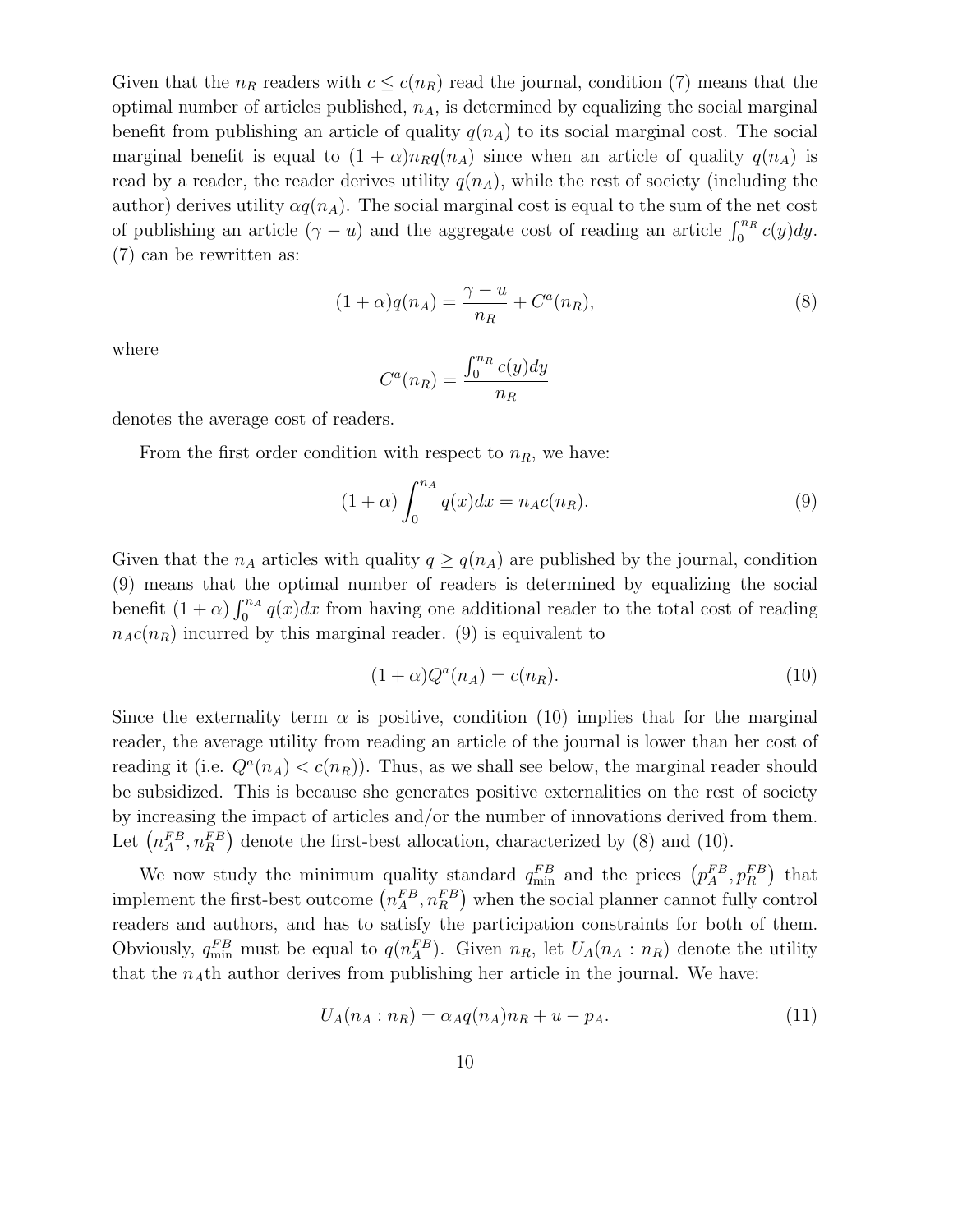In order to induce the submission of all articles of quality superior to  $q(n_A^{FB})$ , the following constraint should be satisfied:

$$
(PC_A) U_A(n_A^{FB}:n_R^{FB}) = \alpha_A q(n_A^{FB}) n_R^{FB} + u - p_A \ge 0;
$$

which is equivalent to

$$
p_A \le \alpha_A q (n_A^{FB}) n_R^{FB} + u \equiv p_A^{\text{max}}.
$$

Note that when  $(PC_A)$  is satisfied, the participation constraint is also satisfied for all inframarginal authors, for which  $q \geq q(n_A^{FB})$ .

Given  $n_A$ , let  $U_R(n_R : n_A)$  denote the utility that the  $n_R$ th reader derives from subscribing to (and reading) the journal. We have:

$$
U_R(n_R : n_A) = [Q^a(n_A) - c(n_R)] n_A - p_R.
$$
 (12)

In order to align each reader's incentive to subscribe to the journal (and to read it) with the social incentive (i.e. in order to induce only those with  $c \leq c(n_R^{FB})$  to subscribe to the journal), the following incentive constraint<sup>23</sup> has to be satisfied for the marginal reader:

$$
(IC_R) U_R(n_R^{FB} : n_A^{FB}) = [Q^a(n_A^{FB}) - c(n_R^{FB})] n_A^{FB} - p_R = 0,
$$

which is equivalent to

$$
p_R = \left[Q^a(n_A^{FB}) - c(n_R^{FB})\right] n_A^{FB} \equiv p_R^{FB}.
$$

From (10), we have

$$
p_R^{FB} = -\alpha Q^a (n_A^{FB}) n_A^{FB} < 0. \tag{13}
$$

Therefore  $p_R^{FB}$  must be strictly negative. By contrast,  $p_A^{FB}$  can be strictly positive: this is because an author derives a strictly positive utility from publishing her article in the journal but incurs no submission cost. This implies that charging a small (but positive) price is compatible with the submission of all articles of quality higher than  $q(n_A^{FB})$ . In fact, any  $p_A \leq p_A^{\text{max}}$  achieves it. By contrast, each reader must incur a cost of reading the journal. Since reading generates positive externalities to the rest of society, it is optimal to subsidize readers by charging a subscription price that is lower than the marginal distribution cost. For an electronic journal, this distribution cost is zero, so that the subscription price must be negative. Summarizing, we have:

<sup>23</sup>We call it an incentive constraint instead of calling it a participation constraint since a participation constraint is usually defined by an inequality.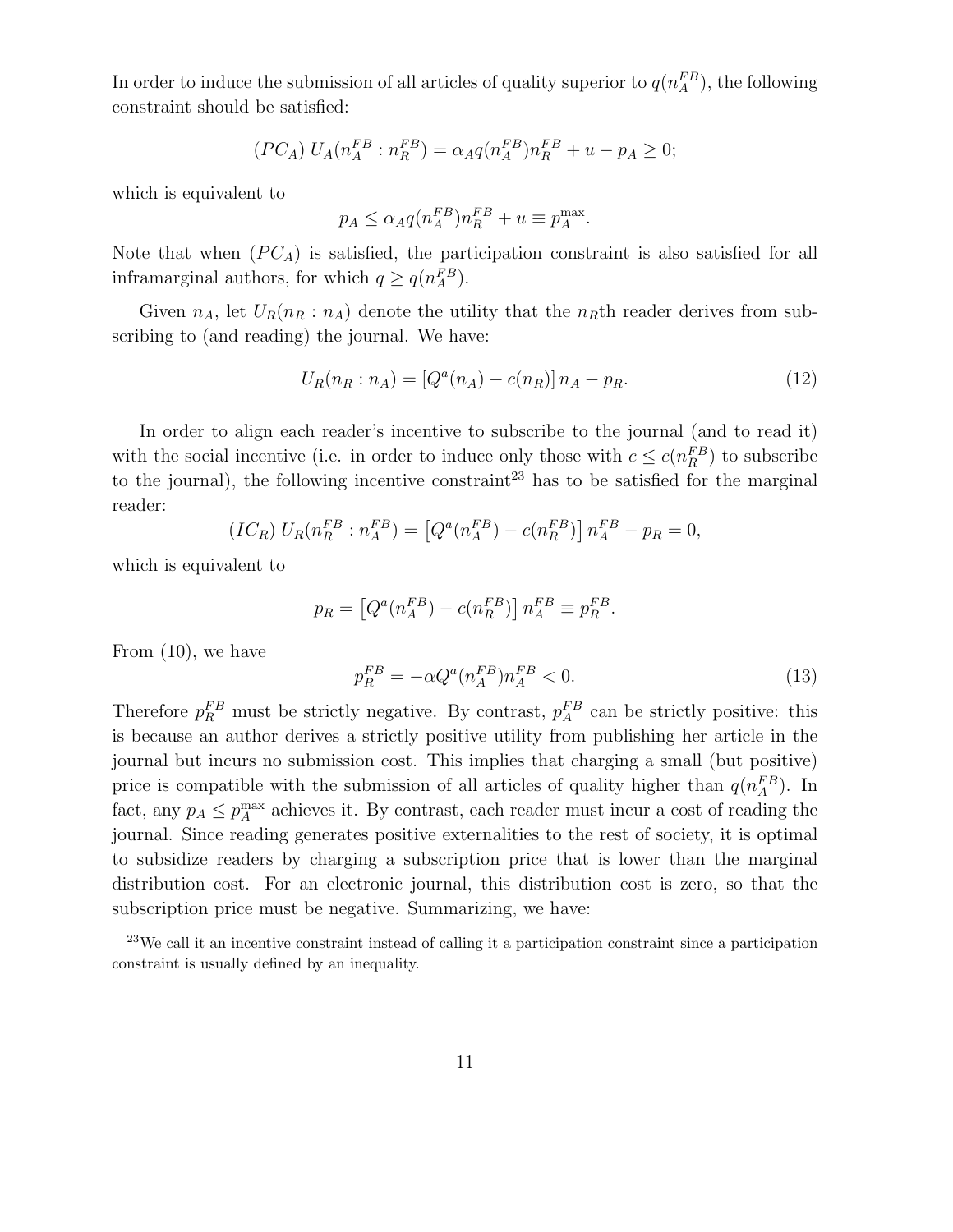**Proposition 1** *(First-best) (i)* The first-best allocation  $(n_A^{FB}, n_R^{FB})$  is characterized by:

$$
(1+\alpha)q(n_A) = \frac{\gamma - u}{n_R} + C^a(n_R),
$$

$$
(1+\alpha)Q^a(n_A) = c(n_R).
$$

*(ii) To implement the first-best allocation, the social planner has to choose a minimum quality standard equal to*  $q_{\min}^{FB} \equiv q(n_A^{FB})$  *and prices*  $(p_A^{FB}, p_B^{FB})$  *satisfying* 

$$
p_A^{FB}\leq \alpha_Aq(n_A^{FB})n_R^{FB}+u\equiv p_A^{\max};\, p_R^{FB}=-\alpha Q^a(n_A^{FB})n_A^{FB}.
$$

*Therefore, the subscription price must be strictly negative.*

### **4 The second-best allocation**

In the previous analysis of the first-best allocation we have made the somewhat implausible assumption that the social planner could induce a marginal reader of type  $c(n_R^{FB})$ to read the journal by subsidizing it, i.e. by charging a negative subscription price. However, charging a negative subscription price would not, in practice, necessarily induce the marginal reader to read the journal. This is because it is hard to monitor whether or not someone effectively reads the journal. Consequently, a negative subscription price would induce fake readers who have no or very weak interest in reading the journal to subscribe to it only to obtain the subsidy.<sup>24</sup> Therefore, we consider here the second-best outcome in which the social planner is constrained to charge a non negative subscription price  $(p_R \geq 0).$ 

Given  $p_R$ , the marginal reader is determined by

$$
U_R(n_R : n_A) = \int_0^{n_A} q(x) dx - c(n_R) n_A - p_R = 0.
$$

Therefore, requiring  $p_R \geq 0$  is equivalent to requiring

$$
c(n_R)n_A \le \int_0^{n_A} q(x)dx.
$$
\n(14)

Hence, in the second best outcome, the social planner maximizes  $W(n_A, n_R)$  subject to (14). Again we assume that the parameters are such that the (second-best) optimum is interior: the proportion of published articles is strictly between 0 and 1. Define

 $^{24}$ By contrast, charging a negative author fee could be feasible since it would be paid upon acceptance of an article and the number of articles of quality superior to a given quality standard is limited.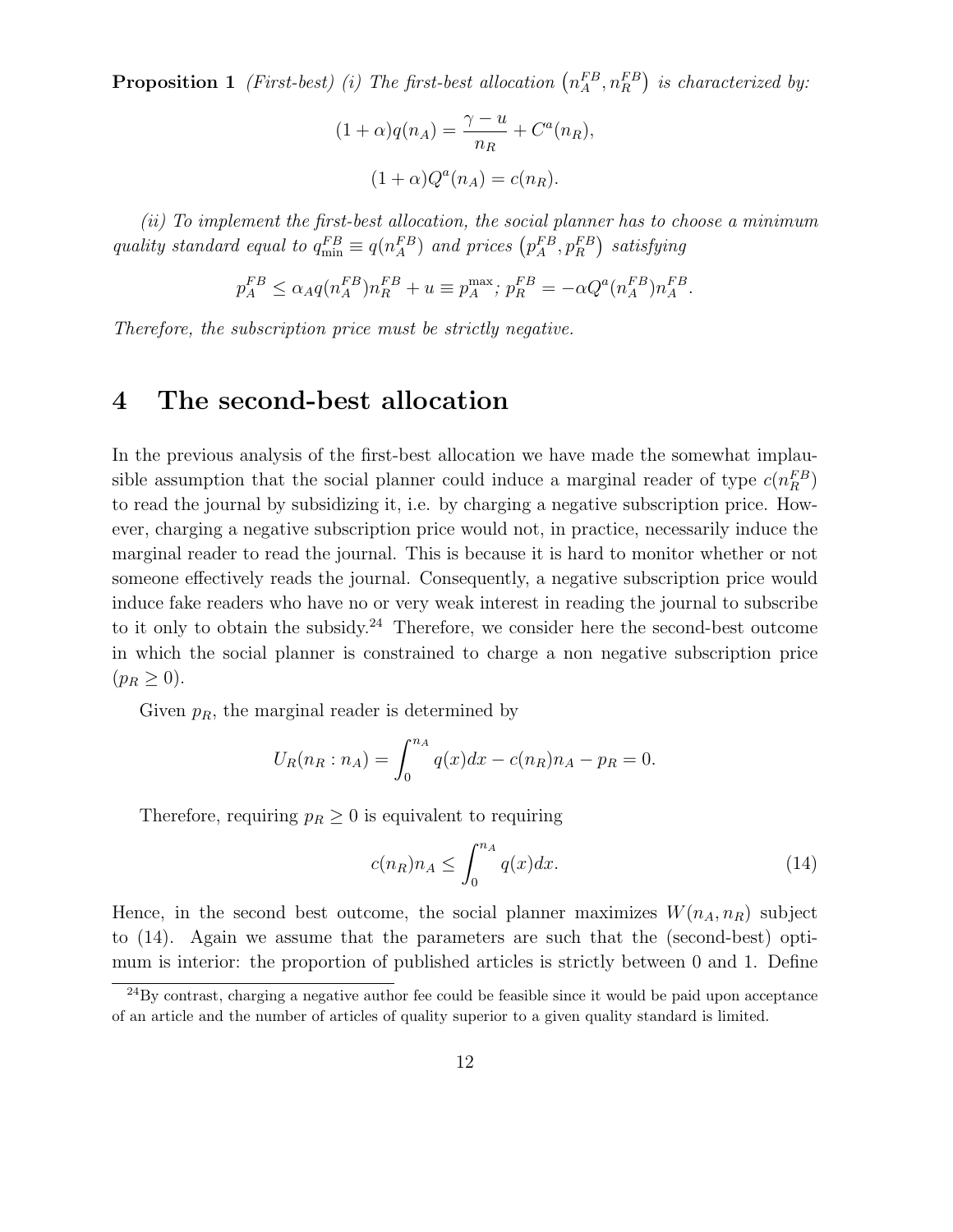$L^{SB} = W - \lambda_1 \left[ c(n_R) n_A - \int_0^{n_A} q(x) dx \right]$  where  $\lambda_1 (\ge 0)$  represents the Lagrange multiplier associated with (14). The first-order conditions with respect to  $n_A$  and  $n_R$  are:

$$
(1+\alpha)n_Rq(n_A) = (\gamma - u) + \int_0^{n_R} c(y)dy + \lambda_1[c(n_R) - q(n_A)]; \qquad (15)
$$

$$
(1+\alpha)\int_0^{n_A} q(x)dx = n_A c(n_R) + \lambda_1 c'(n_R)n_A.
$$
 (16)

When condition (14) binds, we find from (16) that

$$
(1+\alpha)c(n_R)n_A = n_A[c(n_R) + \lambda_1 c'(n_R)]
$$

and thus that

$$
\lambda_1 = \frac{\alpha c(n_R)}{c'(n_R)} > 0.
$$

 $\lambda_1$  represents the marginal increase in social welfare that would occur if the social planner could subsidize readers by a small amount. Inserting  $\lambda_1 = \frac{\alpha c(n_R)}{c'(n_R)}$  into (15) gives

$$
(1+\alpha)n_Rq(n_A) = (\gamma - u) + \int_0^{n_R} c(y)dy + \frac{\alpha c(n_R)}{c'(n_R)} [c(n_R) - q(n_A)] \tag{17}
$$

The fact that (14) binds implies that

$$
c(n_R) = Q^a(n_A). \tag{18}
$$

In other words, the marginal reader's reading cost is equal to the average quality of the articles published in the journal. This, together with  $Q^{a}(n_A) > q(n_A)$  implies that when we compare (7) with (15), the social marginal cost of publishing one more article is larger in the second-best allocation than in the first-best (this is because the additional term  $\lambda_1 [c(n_R) - q(n_A)]$  is positive). Similarly, comparing (9) with (16) shows that the social marginal cost of having one more reader is larger in the second-best than in the first-best. Let  $(n_A^{SB}, n_B^{SB})$  denote the second-best allocation, characterized by (17) and (18). The previous arguments imply that  $n_A^{FB} > n_A^{SB}$  and  $n_R^{FB} > n_R^{SB}$ , at least if W is quasi concave. These inequalities will be established formerly in Section 6, in the case of iso-elastic distribution functions.

Let  $(p_A^{SB}, p_B^{SB})$  denote a price vector implementing  $(n_A^{SB}, n_B^{SB})$  when the social planner chooses the quality standard  $q^{SB} \equiv q(n_A^{SB})$ . Since (14) binds, we have  $p_R^{SB} = 0$ . Therefore, open-access is second-best optimal.  $p_A^{SB}$  has to satisfy the participation constraint of the marginal author, implying :

$$
p_A^{SB} \le \alpha_A q (n_A^{SB}) n_R^{SB} + u.
$$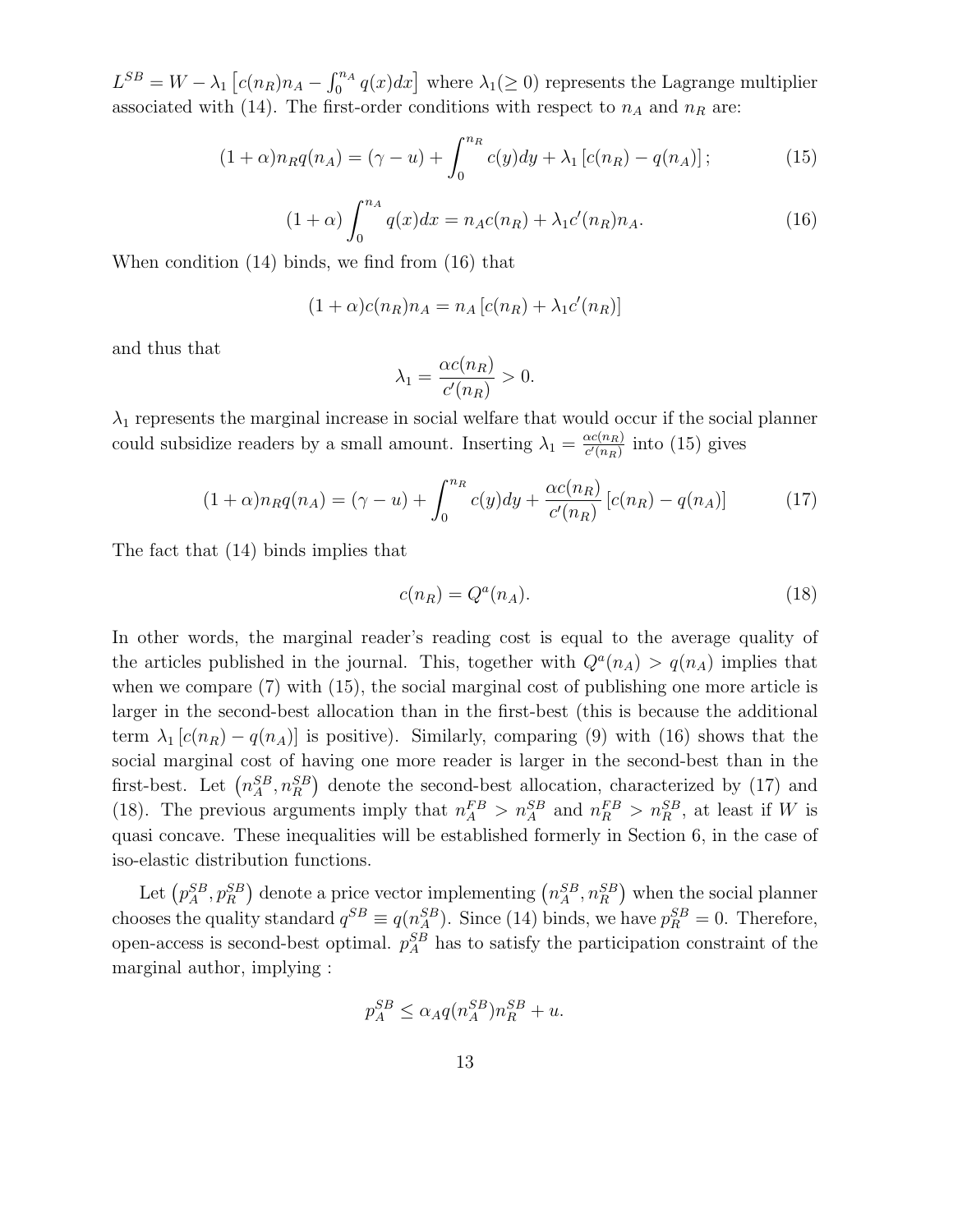**Proposition 2** *(Second-best) When a negative subscription price is not feasible:*

*(i) Open-access is socially optimal.*

(*ii*) In this case, the second-best allocation  $(n_A^{SB}, n_B^{SB})$  is characterized by (17) and *(18). In particular, the marginal reader's cost is equal to the average quality of published articles.*

*(iii) If* W *is quasi-concave in*  $(n_A, n_B)$  *then the second-best allocation involves less* publications and less readers than the first-best:  $n_A^{SB} < n_A^{FB}$  and  $n_R^{SB} < n_R^{FB}$ .

Proposition 2 characterizes the situations where open-access is optimal: when the positive externalities generated by readers (in particular through the innovations derived from academic articles) exceed the cost of distributing articles (which is zero for an Internet journal) and when subsidizing reading is not feasible (so that the first-best is not attainable), it is optimal to charge a zero subscription price. This reduces the number of readers with respect to the first-best allocation, which in turn reduces the net social benefit from publishing an article. Therefore the minimum quality standard is higher in the second-best allocation than in the first-best. Note that the second-best allocation coincides with the Ramsey optimum as long as the marginal author's benefit from publication is large enough.<sup>25</sup> Figure 2 describes the first-best and the second-best allocations.



**Figure 2:** The first-best (*FB*) and the second-best (*SB*) allocations. The shaded area corresponds to the region  $p_R \geq 0$  (non negative reader price).

 $^{25}$ In the case of iso-elastic distribution functions that we consider in section 6, this condition is satisfied if the average quality of potential articles is large enough.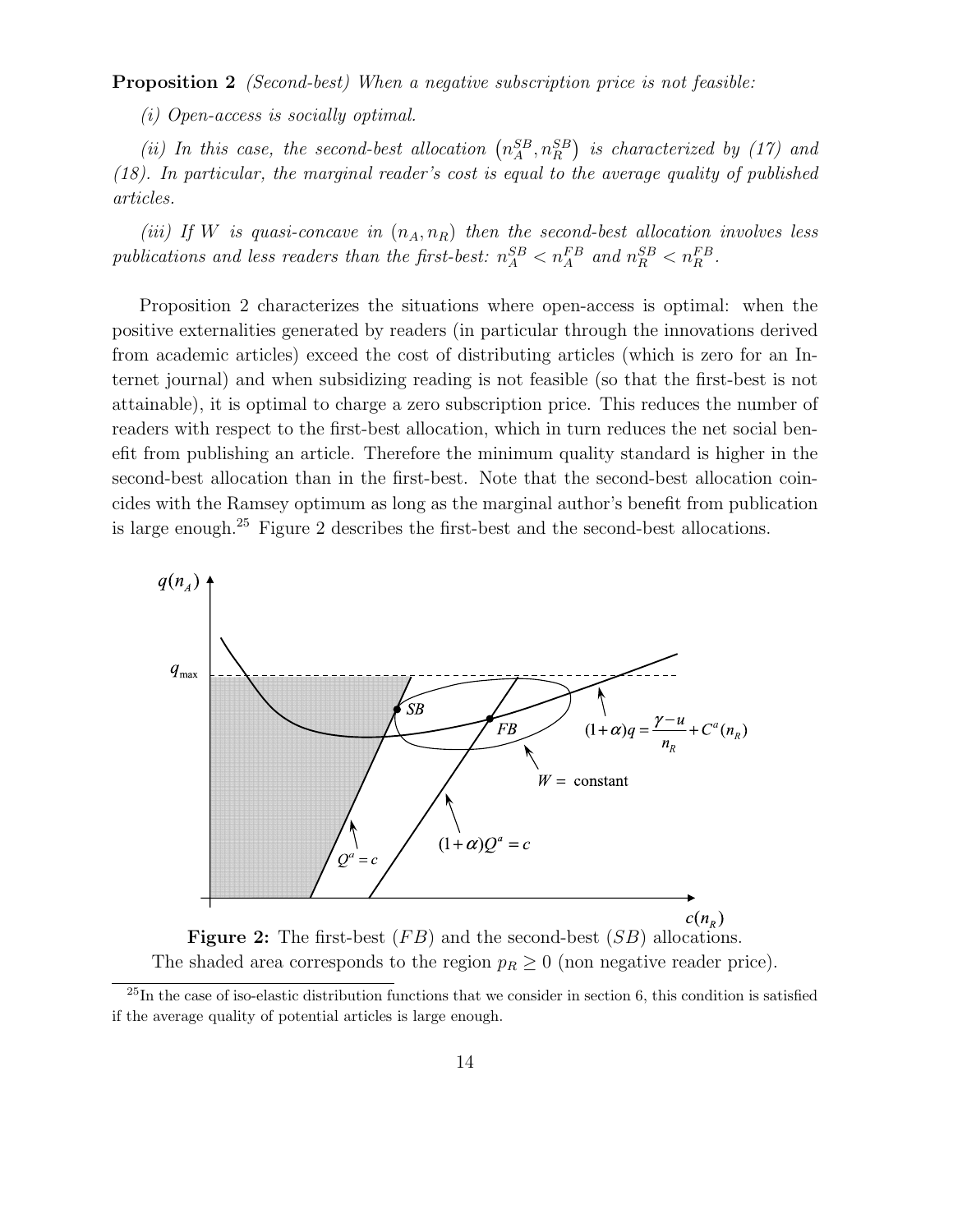# **5 Positive analysis**

In this section, we adopt a positive viewpoint and analyze the consequences of the move from reader-pays to open access for a not-for-profit journal run by an academic association. If the objective of the association were to maximize social welfare, this move would lead to the (second best) social optimum (see Proposition 2(i)). However the association is likely to pursue its own objective. We consider two possibilities for the objective function of the association: the total utility of the readers<sup>26</sup> (in this section) or the impact of the journal (in Section 6.6). Our main result, that open-access is likely to lead to a decrease in the quality of academic journals, holds for both objective functions. We start (in Section 5.1) by explaining the basic intuition behind this result, and then characterize formally the outcomes under reader-pays  $(RP)$  and open access  $(OA)$ .

#### **5.1 The basic intuition**

Recall that the readership of the journal is determined by the indifference of the marginal reader:

$$
U(n_R : n_A) \equiv [Q^{a}(n_A) - c(n_R)] n_A - p_R = 0.
$$

In the reader-pays model, the author fee is zero, and the budget breaking condition of the journal is

$$
p_R n_R \ge \gamma n_A.
$$

Eliminating  $p_R$  between these two conditions, we obtain the inequality characterizing the feasible set of the journal in the reader-pays model:

$$
Q^{a}(n_A) \ge c(n_R) + \frac{\gamma}{n_R}.\tag{19}
$$

Note that the feasible set under open access (where  $p_R = 0$ ) corresponds to the same condition where  $\gamma$  is set equal to 0 (since  $\gamma$  is recovered by author fees) and the inequality is replaced by equality:

$$
Q^a(n_A) = c(n_R). \tag{20}
$$

 $26$ We here have in mind a situation in which the association maximizes its members' utilities and one becomes a member by subscribing to its journal. In a more general framework, the association would internalize some fraction of authors' utilities as well, since some members (possibly the most influential ones) are also authors. Our formulation here captures in a simple way the bias in the objective of the association toward the readers, as compared with that of the social planner.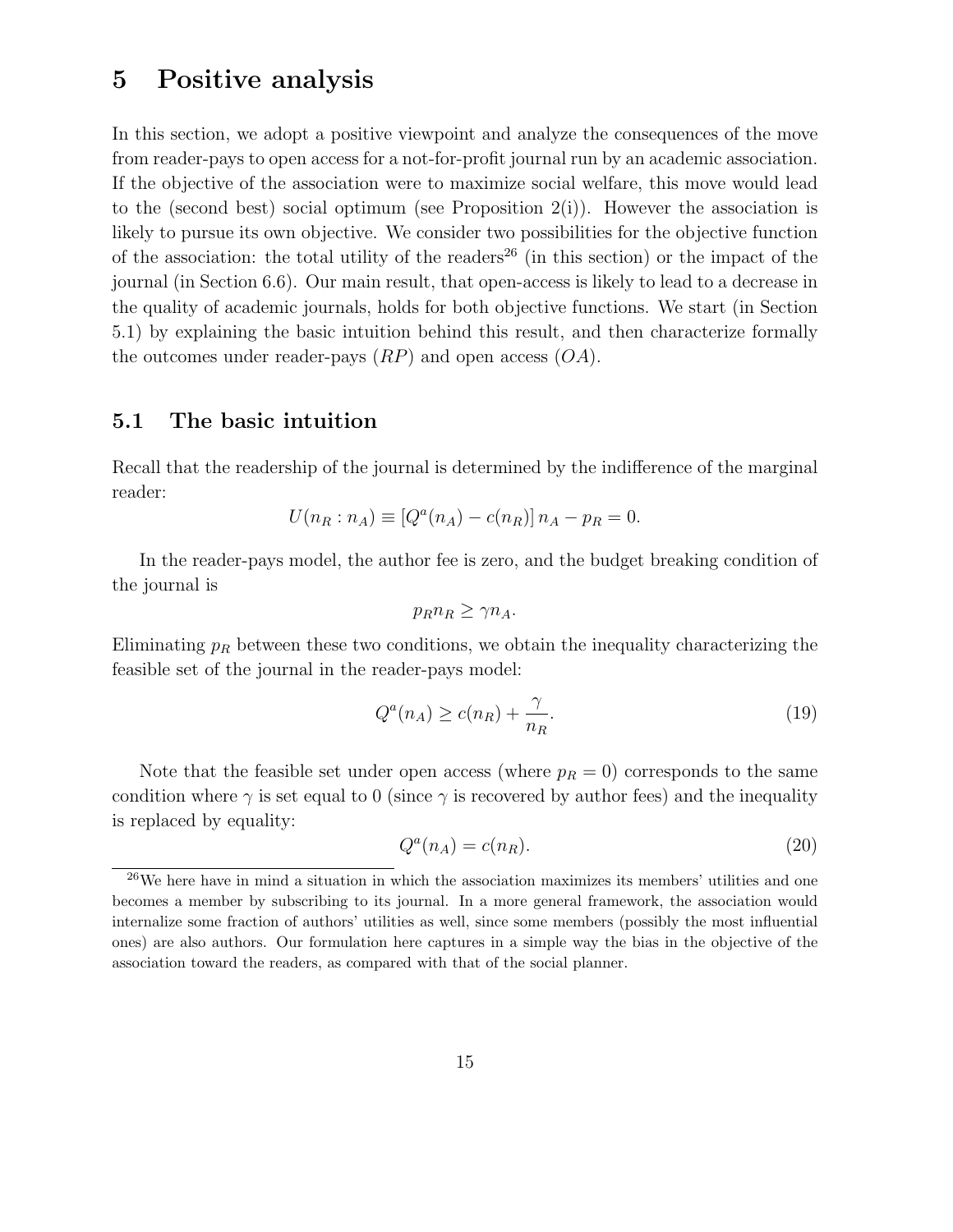Since  $\gamma > 0$ , we see that in order to attract the same number of readers, a RP journal has to offer a higher quality than an OA journal. This is the basic intuition behind our main result: the RP model imposes more discipline on quality choice.

Figure 3 below represents the two feasible sets and the indifference curves of the association. Under fairly general conditions the optimal choice of the association will entail higher quality (and possibly larger readership) under reader-pays than under open access.



**Figure 3:** The reader-pays  $(RP)$  and the open-access  $(OA)$  allocations. The dashed lines correspond to the indifference curves of the association. The utility of the association increases in the direction of the arrows.

Of course, Figure 3 does not imply that open access always leads to a suboptimal level of quality. In fact, as we already noted, open access is indeed second best optimal when the association maximizes social welfare. This is why we now characterize formally the outcomes of reader-pays and open access, in order to compare them with the first best and second best outcomes. In this section, we consider that the association's objective is to maximize the sum of the readers' utilities given by:

$$
TUR = \int_0^{n_R} \{ [Q^a(n_A) - c(y)] n_A - p_R \} dy,
$$
\n(21)

where  $TUR$  means total utility of readers. Since  $n_R$  and  $p_R$  have to satisfy the indifference condition of the marginal reader, i.e.

$$
U_R(n_R : n_A) = [Q^a(n_A) - c(n_R)] n_A - p_R = 0,
$$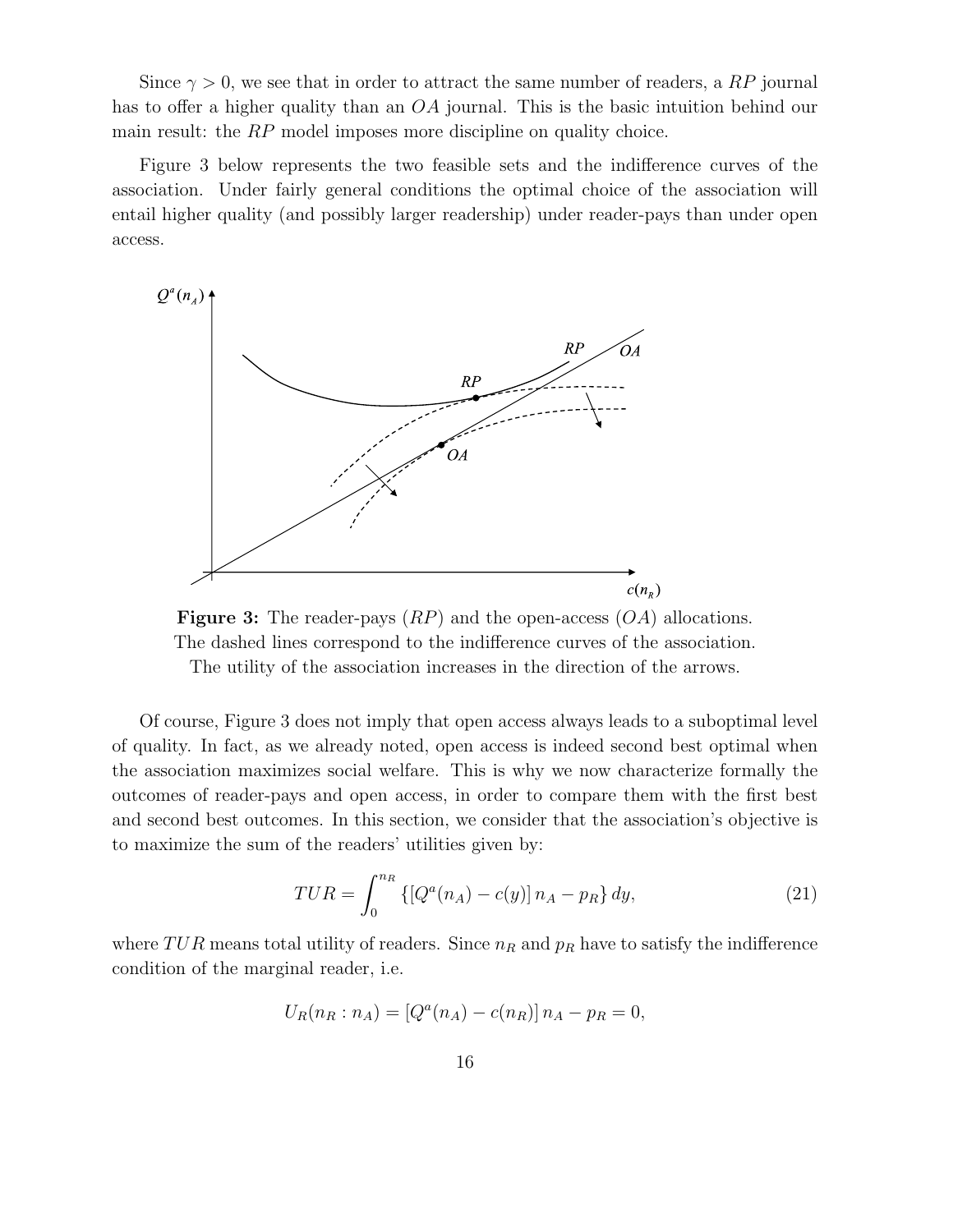we can replace  $p_R$  by  $[Q^a(n_A) - c(n_R)] n_A$  in (21). We find:

$$
TUR(n_A, n_R) \equiv n_A \int_0^{n_R} [c(n_R) - c(y)] dy.
$$

### **5.2 Open-access**<sup>27</sup>

We first consider open-access  $(p_R = 0)$ . This, together with  $U_R(n_R : n_A) = 0$  implies:

$$
c(n_R)n_A = \int_0^{n_A} q(x)dx.
$$
 (OA)

The association maximizes  $TUR(n_A, n_R)$  with respect to  $(n_A, n_R, p_A)$  subject to  $(OA)$ , the budget breaking (BB) constraint:

$$
(p_A - \gamma)n_A \ge 0,\t\t(BB)
$$

and the authors' participation constraint:

$$
U_A(n_A : n_R) = \alpha_A q(n_A) n_R + u - p_A \ge 0.
$$
 (PC<sub>A</sub>)

Note that  $p_A$  does not appear in the objective of the association. Without loss of generality, we assume that the association selects the lowest price that is compatible with (BB), namely  $p_A = \gamma$ . In what follows, we study the association's choice of  $(n_A, n_B)$  assuming that  $(PC_A)$  is slack at  $p_A = \gamma$ .<sup>28</sup>

Define  $L^{OA} = TUR - \lambda_2 \left[ c(n_R)n_A - \int_0^{n_A} q(x)dx \right]$  where  $\lambda_2$  represents the Lagrangian multiplier associated with  $(OA)$ . Then, the first-order conditions with respect to  $n_A$  and  $n_R$  are given by:

$$
\int_0^{n_R} [c(n_R) - c(y)] dy = \lambda_2 [c(n_R) - q(n_A)]; \qquad (22)
$$

$$
n_A n_R c'(n_R) = \lambda_2 n_A c'(n_R). \tag{23}
$$

$$
\frac{\alpha_A}{1+\varepsilon_c}\left[\frac{\varepsilon_q}{\varepsilon_q+\frac{\varepsilon_c}{1+\varepsilon_c}}q_{\max}\right]^{\frac{1+\varepsilon_c}{\varepsilon_c}}>\gamma-u.
$$

Note that this condition holds if  $q_{\text{max}}$  or  $\alpha_A$  is large enough.

<sup>27</sup>We do not endogenize the decision to adopt the open-access policy. Actually, journals may be forced to it sooner or later. This is because most articles are also accessible through the Internet. Thus readers can free ride on the journal's certification function by simply looking at its table of contents and downloading published articles for free on their authors' web page.

<sup>&</sup>lt;sup>28</sup>In the case of the iso-elastic distribution functions we consider in section 6,  $(PC_A)$  is slack at  $p_A = \gamma$ if the following condition holds: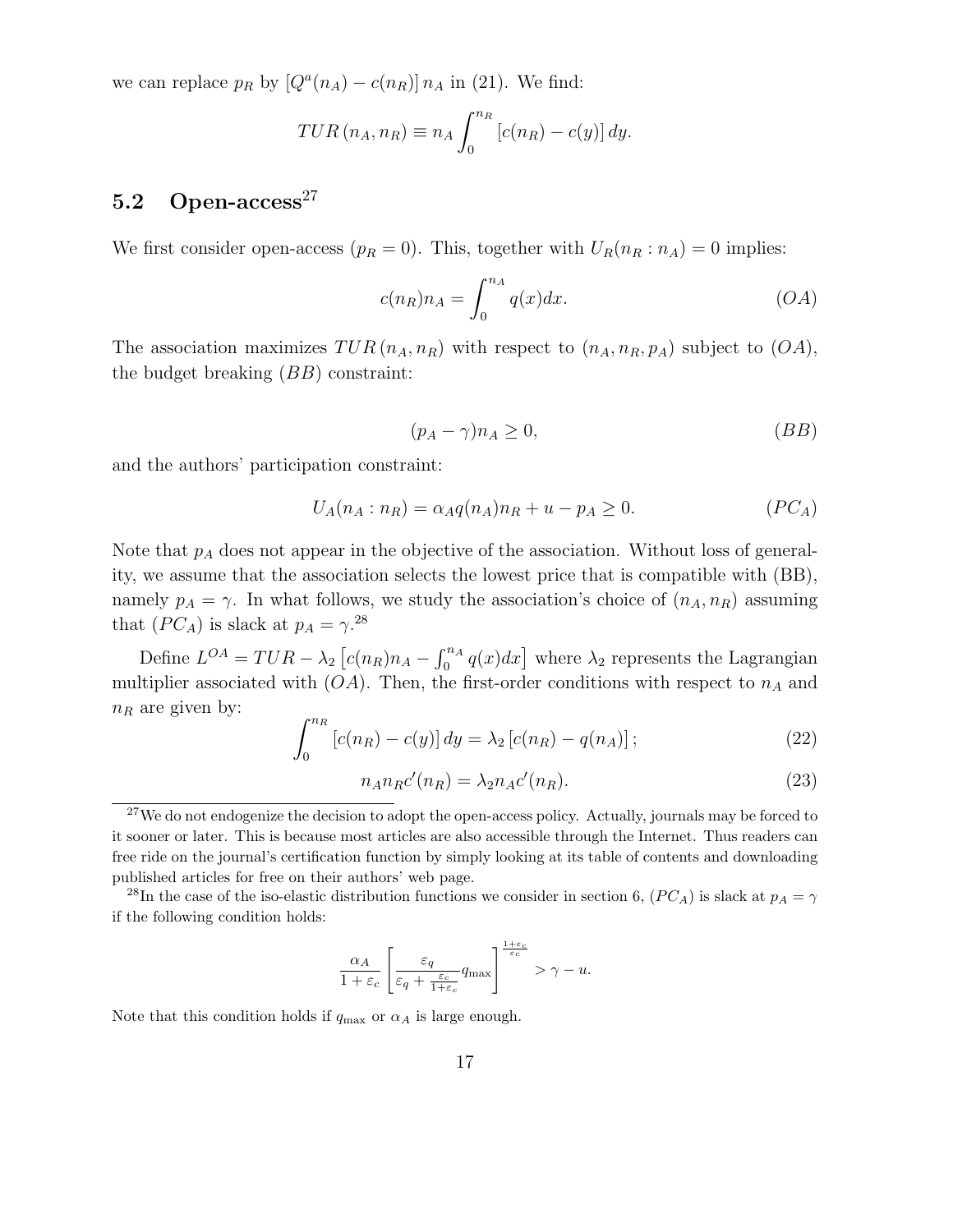(23) is equivalent to

$$
\lambda_2 = n_R > 0. \tag{24}
$$

 $\lambda_2$  represents the marginal increase in TUR that would be achieved if the association could subsidize readers. Replacing  $\lambda_2$  with  $n_R$  in (22) gives:

$$
q(n_A) = \frac{\int_0^{n_R} c(y) dy}{n_R} (\equiv C^a(n_R)).
$$
\n(25)

Let  $\left(n_A^{OA}, n_R^{OA}\right)$  denote the association's optimal choice under open-access. It is characterized by  $(OA)$  and  $(25)$ .  $(OA)$  means that the average quality is equal to the reading cost of the marginal reader. In a somewhat symmetric fashion, condition (25) means that the average reading cost  $C^a(n_R)$  is equal to the quality of the marginal author's article.

**Proposition 3** *(not-for-profit and open-access) Consider a not-for-profit journal run by an academic association maximizing the total utility of its readers. Under open-access*  $the \ \ allocation \ \, \left( n_A^{OA}, n_R^{OA} \right) \ \, optimally \ \, chosen \ \, by \ \, the \ \ association \ \, is \ \, characterized \ \, by \ \, two$ *conditions:*

- *the average quality of published articles is equal to the reading cost of the marginal reader, and*
- *the average reading cost is equal to the quality of the marginal article.*

#### **5.3 Reader-pays**

As we already saw, the feasible set of a reader-pays journal is characterized by:

$$
c(n_R) + \frac{\gamma}{n_R} \le Q^a(n_A). \tag{26}
$$

The left-hand side of (26) is U-shaped in  $n<sub>R</sub>$ . If its minimum is higher than the maximum quality  $q_{\text{max}}$ , the feasible set is empty. We have therefore to assume that  $q_{\text{max}}$ is large enough to avoid this problem. In this case, for a given  $n_A$ , there may be two values of  $n_R$  that satisfy (26) with an equality: it is always optimal to choose the highest.

Therefore, the association maximizes  $TUR(n_A, n_R)$  with respect to  $(n_A, n_R)$  subject to (26). Define  $L^{RP} = TUR - \lambda_3 \left[ n_A c(n_R) n_R + \gamma n_A - n_R \int_0^{n_A} q(x) dx \right]$  where  $\lambda_3$  represents the Lagrangian multiplier associated with (26). Then, the first-order conditions with respect to  $n_A$  and  $n_R$  are given by:

$$
\int_0^{n_R} [c(n_R) - c(y)] dy = \lambda_3 [c(n_R) n_R + \gamma - n_R q(n_A)]; \qquad (27)
$$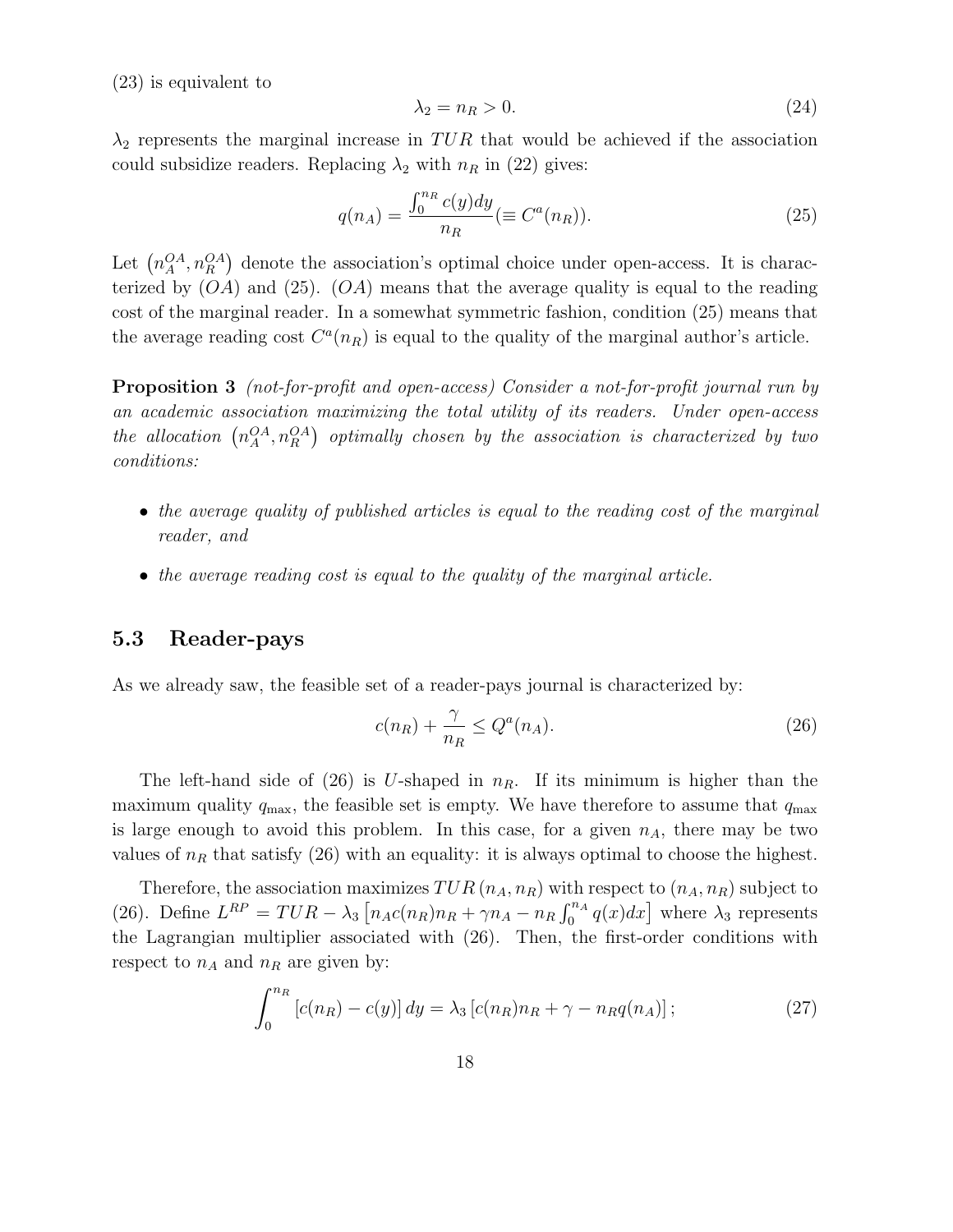$$
n_A n_R c'(n_R) = \lambda_3 \left[ n_A c(n_R) + n_A c'(n_R) n_R - \int_0^{n_A} q(x) dx \right].
$$
 (28)

Since (26) is binding at the optimum, we have

$$
c(n_R)n_R + \gamma = n_R Q^a(n_A). \tag{RP}
$$

Inserting  $(RP)$  into  $(27)$  gives:

$$
\lambda_3 = \frac{c(n_R) - C^a(n_R)}{Q^a(n_A) - q(n_A)} > 0.
$$
\n(29)

 $\lambda_3$  represents the marginal increase in TUR if the association's budget constraint is relaxed. When its budget constraint is relaxed, the association can charge a lower subscription price and thereby increase  $TUR$ . Inserting (29) into (28) and dividing by  $n_A$ gives

$$
n_R c'(n_R) = \frac{c(n_R) - C^a(n_R)}{Q^a(n_A) - q(n_A)} \left[ c(n_R) + n_R c'(n_R) - Q^a(n_A) \right].
$$

Using (RP) and rearranging terms, we finally obtain:

$$
C^{a}(n_{R}) = q(n_{A}) + \frac{\gamma}{n_{R}} \left[ \frac{C^{a}(n_{R}) - c(n_{R})}{n_{R}c'(n_{R})} - 1 \right].
$$
 (30)

Let  $\left(n_A^{RP}, n_B^{RP}\right)$  denote the association's optimal choice under reader-pays model. It is characterized by  $(RP)$  and  $(30)$ . Since  $c'(n_R) > 0$  and  $C^a(n_R) < c(n_R)$ ,  $(30)$  implies that  $C^a(n_R) < q(n_A)$ . Similarly, (RP) implies that  $Q^a(n_A) > c(n_R)$ .

**Proposition 4** *(not-for-profit and reader-pays) Consider a not-for-profit journal run by an association maximizing the total utility of its readers. Under reader-pays, the allocation chosen by the association*  $\left(n_A^{RP}, n_R^{RP}\right)$  *is characterized by*  $(RP)$  *and*  $(30)$ *. In particular:* 

- *the average quality of published articles is higher than the reading cost of the marginal reader, and*
- *the average reading cost is lower than the quality of the marginal article.*

### **6 Comparative statics analysis**

In this section, we compare four scenarios (first-best, second-best, not-for-profit journal with open-access, not-for-profit journal with reader-pays) in terms of average quality of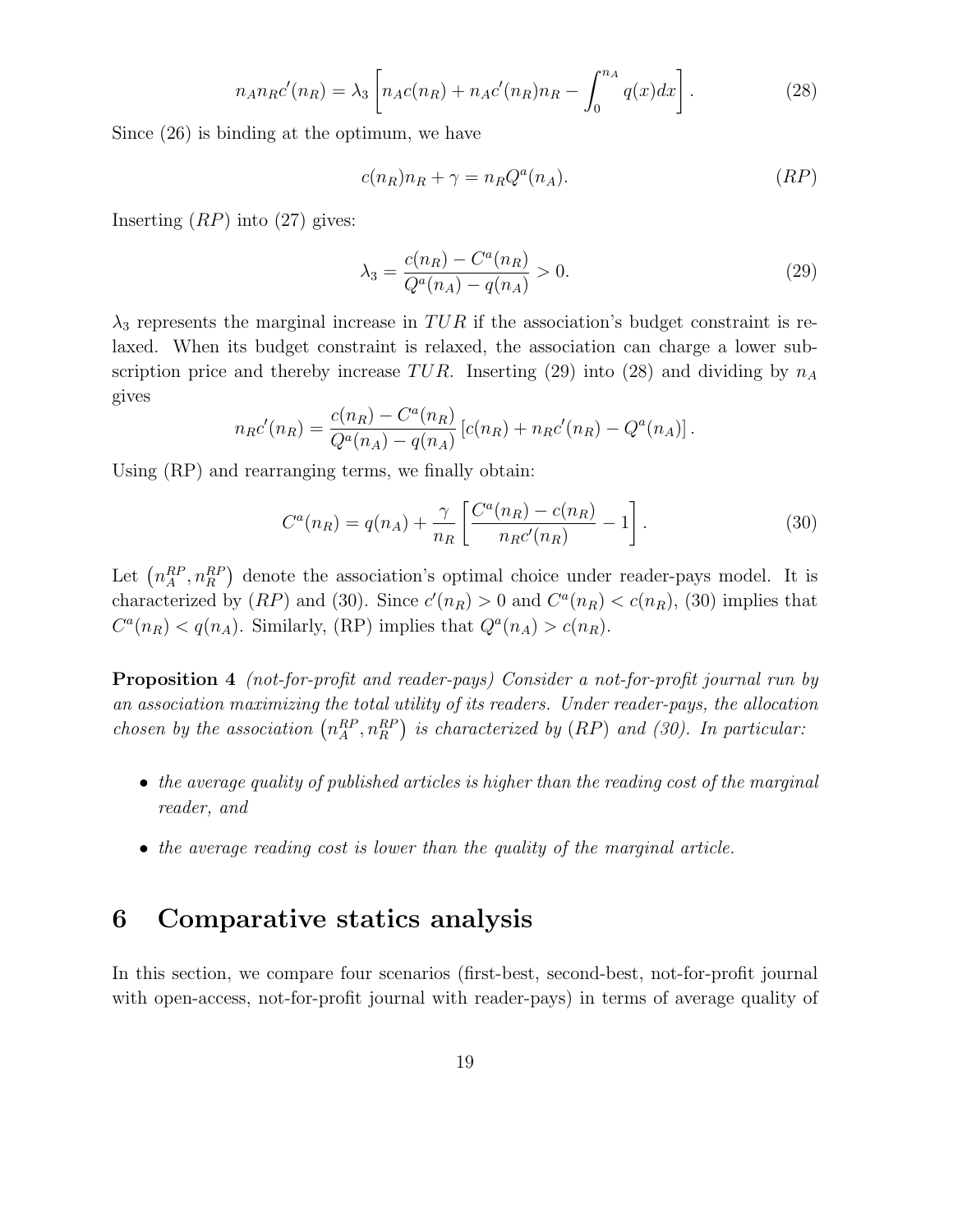the articles published in the journal and number of readers. To facilitate the comparison, we choose a particular specification, that we call "iso-elastic":<sup>29</sup>

$$
q(n_A) = q_{\text{max}} [1 - (n_A)^{\varepsilon_q}]
$$
 and  $c(n_R) = (n_R)^{\varepsilon_c}$ .

In our iso-elastic specification we have:

$$
Q^{a}(n_A) = \frac{\varepsilon_q q_{\text{max}} + q(n_A)}{1 + \varepsilon_q}
$$

or equivalently:

$$
q(n_A) = (1 + \varepsilon_q)Q^a(n_A) - \varepsilon_q q_{\max},
$$

and

$$
C^{a}(n_{R}) = \frac{c(n_{R})}{1 + \varepsilon_{c}}.
$$

### **6.1 The first-best allocation**

The first-best allocation is characterized by two conditions:

$$
(1+\alpha)q(n_A) = \frac{\gamma - u}{n_R} + C^a(n_R),\tag{8}
$$

and

$$
(1+\alpha)\int_0^{n_A} q(x)dx = n_A c(n_R). \tag{9}
$$

Condition  $(8)$ , expressed in terms of  $(q, c)$  leads to:

$$
(1+\alpha)q = \frac{\gamma - u}{c^{1/\varepsilon_c}} + \frac{c}{1+\varepsilon_c}.\tag{31}
$$

Condition (9), expressed in terms of the same variables leads to:

$$
(1+\alpha)\left[\varepsilon_q q_{\text{max}} + q\right] = (1+\varepsilon_q)c. \tag{32}
$$

Substracting  $(31)$  from  $(32)$  leads to:

$$
\left(\varepsilon_q + \frac{\varepsilon_c}{1 + \varepsilon_c}\right)c - \frac{\gamma - u}{c^{1/\varepsilon_c}} = (1 + \alpha)\varepsilon_q q_{\text{max}}.\tag{33}
$$

<sup>29</sup>The specification  $q(n_A) = Kn_A^{-\epsilon q}$  would not work, since it would imply  $q(0) = +\infty$ , and hence unbounded article qualities.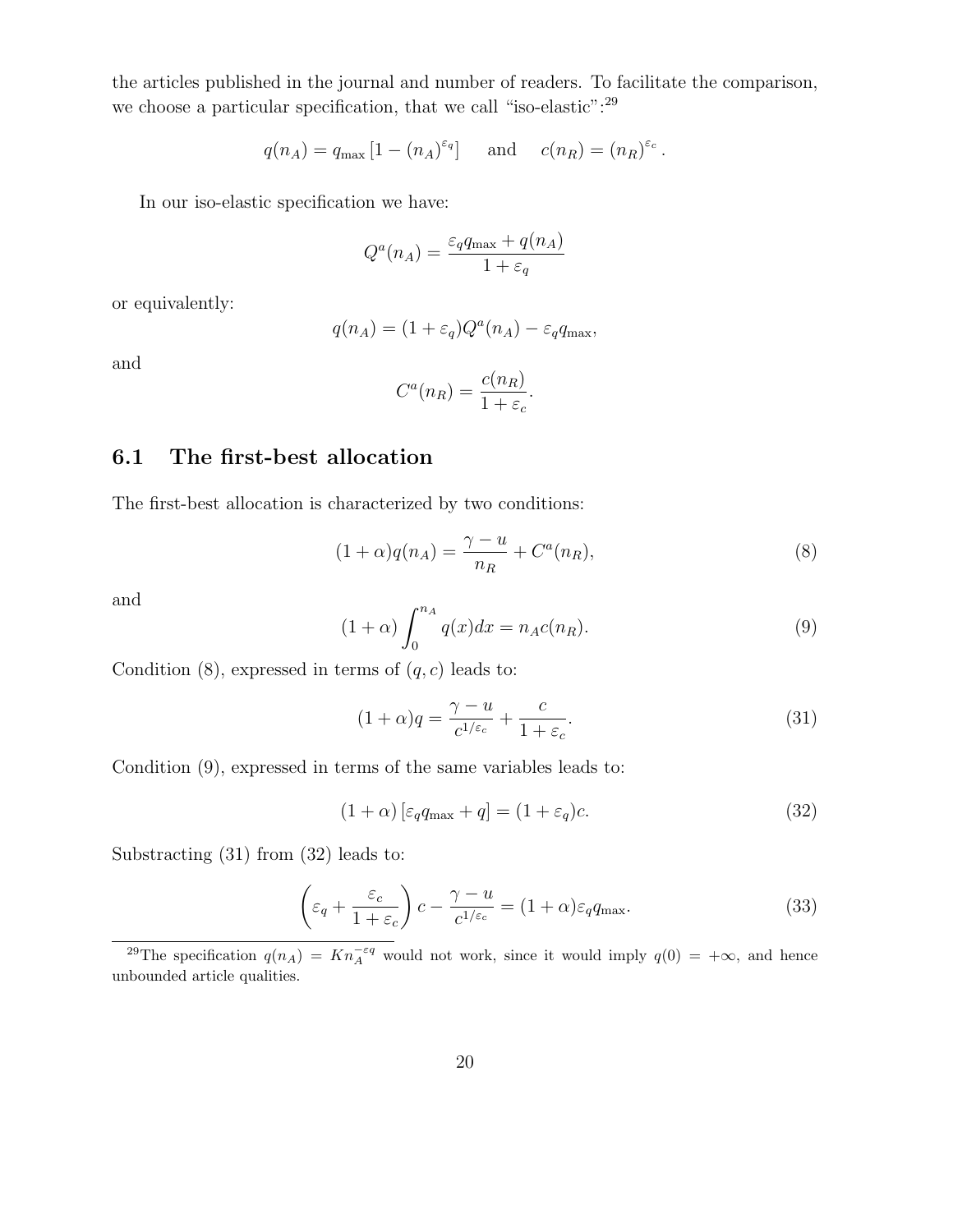Let  $\Phi^{FB}(c) \equiv \left(\varepsilon_q + \frac{\varepsilon_c}{1+\varepsilon_c}\right)$  $c - \frac{\gamma - u}{c^{1/\varepsilon_c}}$ . Since  $\Phi^{FB}(c)$  increases from  $\Phi^{FB}(0) = -\infty$  to  $\Phi^{FB}(+\infty) = +\infty$ , there is a unique solution to (33), denoted  $c^{FB} \equiv c(n_R^{FB})$ . Replacing c by  $(1 + \alpha)Q^a$  (this results from (9)) into (33) and dividing (33) by  $(1 + \alpha)$  gives:

$$
\left(\varepsilon_q + \frac{\varepsilon_c}{1 + \varepsilon_c}\right) Q^a - \frac{\gamma - u}{(1 + \alpha)^{1 + 1/\varepsilon_c} (Q^a)^{1/\varepsilon_c}} = \varepsilon_q q_{\text{max}}.\tag{34}
$$

 $Q^{aFB} \equiv Q^a(n_A^{FB})$  is the unique solution of (34).

From (33) and (34), both  $Q^{aFB}$  and  $c^{FB}$  increase when  $\gamma - u$  increases. In other words, as the net publication cost  $(γ - u)$  increases, it is optimal to increase the quality standard, and to expand readership. From (33) and (34), we also find that as  $\alpha$  increases,  $Q^{aFB}$ decreases and  $c^{FB}$  increases. In other words, as the externality generated by published articles increases, it is optimal to publish more articles, and to increase readership size.

#### **6.2 The second-best allocation**

It is characterized by two conditions:

$$
(1+\alpha)q(n_A) = \frac{(\gamma - u)}{n_R} + \frac{\int_0^{n_R} c(y) dy}{n_R} + \frac{\alpha_c(n_R)}{n_R c'(n_R)} [c(n_R) - q(n_A)] \tag{17}
$$

and

$$
c(n_R) = Q^a(n_A). \tag{18}
$$

After replacing  $n_R c'(n_R) = \varepsilon_c c(n_R)$  into (17) and expressing everything in terms of  $(q, c)$ , we obtain:

$$
(1 + \alpha + \frac{\alpha}{\varepsilon_c})q = \frac{\gamma - u}{c^{1/\varepsilon_c}} + \frac{c}{1 + \varepsilon_c} + \frac{\alpha}{\varepsilon_c},
$$

from which we get:

$$
q = \frac{\gamma - u}{\left(1 + \alpha + \frac{\alpha}{\varepsilon_c}\right)c^{1/\varepsilon_c}} + \frac{c}{1 + \varepsilon_c} \tag{35}
$$

Since  $q = (1 + \varepsilon_q)Q^a - \varepsilon_q q_{\text{max}} = (1 + \varepsilon_q)c - \varepsilon_q q_{\text{max}}$  (the latter equality results from (18)), condition (35) becomes:

$$
\left(\varepsilon_q + \frac{\varepsilon_c}{1 + \varepsilon_c}\right)c - \frac{\gamma - u}{(1 + \alpha + \frac{\alpha}{\varepsilon_c})c^{1/\varepsilon_c}} = \varepsilon_q q_{\text{max}}.\tag{36}
$$

 $c^{SB}$  ( $\equiv c(n_R^{SB})$ ) is the unique solution of (36). Furthermore, we have  $c^{SB} = Q^{aSB} \equiv$  $Q^a(n_A^{SB})$ . When we replace c with  $Q^a$  in (36), compare it with (34), and use the fact that  $(1+\alpha)^{1+1/\varepsilon_c} > (1+\alpha+\frac{\alpha}{\varepsilon_c})$ , we find

$$
Q^{aSB} > Q^{aFB}.
$$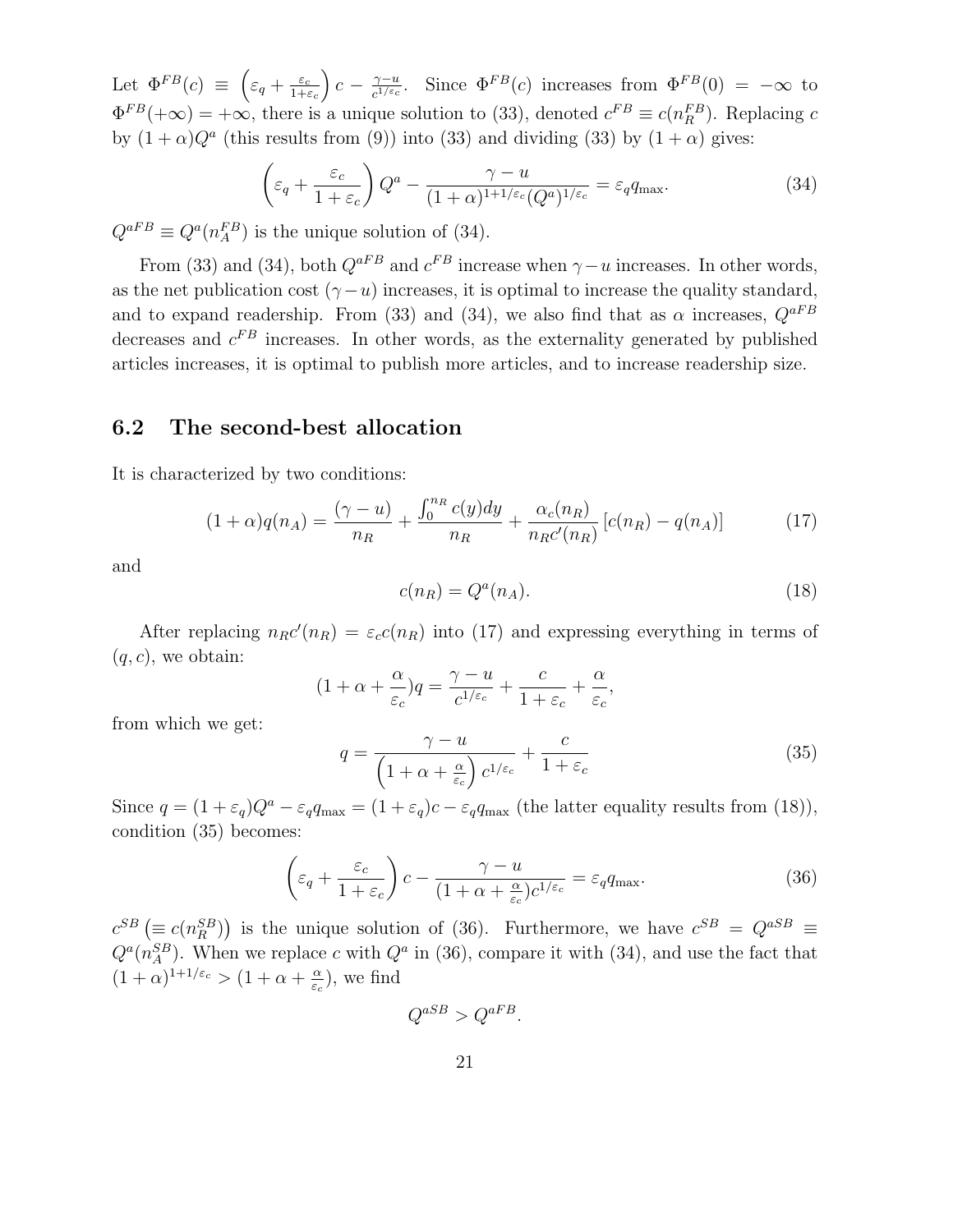Comparing (36) with (33), we also find:

$$
c^{SB} < c^{FB}.
$$

The two inequalities are equivalent to

$$
n_A^{FB} > n_A^{SB} \text{ and } n_R^{FB} > n_R^{SB}.
$$

### **6.3 Open-access versus reader-pays**

The allocation chosen by a not-for-profit journal under open-access is characterized by two conditions:

$$
(OA) \quad c(n_R)n_A = \int_0^{n_A} q(x)dx.
$$

and

$$
q(n_A) = \frac{\int_0^{n_R} c(y) dy}{n_R} (\equiv C^a(n_R)).
$$
\n(25)

From  $q = (1 + \varepsilon_q)Q^a - \varepsilon_q q_{\text{max}}$ , (25) becomes

$$
(1 + \varepsilon_q)Q^a - \varepsilon_q q_{\text{max}} = \frac{c}{1 + \varepsilon_c} \tag{37}
$$

Replacing c with  $Q^a$  in (37) gives  $Q^{aOA}$ 

$$
\left(\varepsilon_q + \frac{\varepsilon_c}{1 + \varepsilon_c}\right) Q^{aOA} = \varepsilon_q q_{\text{max}}.\tag{38}
$$

Similarly the reader-pays allocation is characterized by two conditions:

$$
c(n_R) + \frac{\gamma}{n_R} - Q^a(n_A), \qquad (RP)
$$

and

$$
C^{a}(n_{R}) = q(n_{A}) + \frac{\gamma}{n_{R}} \left[ \frac{C^{a}(n_{R}) - c(n_{R})}{n_{R}c'(n_{R})} - 1 \right].
$$
 (30)

Since  $c = n_R^{\varepsilon_c}$ ,  $(RP)$  is equivalent to

$$
Q^a = c + \frac{\gamma}{c^{1/\varepsilon_c}}.\tag{39}
$$

If we express (30) as a function of c, using  $C^a = \frac{1}{1+\varepsilon_c}c$ ,  $q = (1+\varepsilon_q)Q^a - \varepsilon_q q_{\text{max}}$  and (39), we get

$$
\frac{c}{1+\varepsilon_c} = (1+\varepsilon_q) \left[ c + \frac{\gamma}{C^{1/\varepsilon_c}} \right] - \varepsilon_q q_{\text{max}} + \frac{\gamma}{c^{1/\varepsilon_c}} \left[ \frac{\frac{c}{1+\varepsilon_c} - c}{\varepsilon_c c} - 1 \right],
$$

and after simplifications:

$$
\left(\varepsilon_q + \frac{\varepsilon_c}{1 + \varepsilon_c}\right)c - \frac{\gamma(\frac{1}{1 + \varepsilon_c} - \varepsilon_q)}{c^{1/\varepsilon_c}} = \varepsilon_q q_{\text{max}}.\tag{40}
$$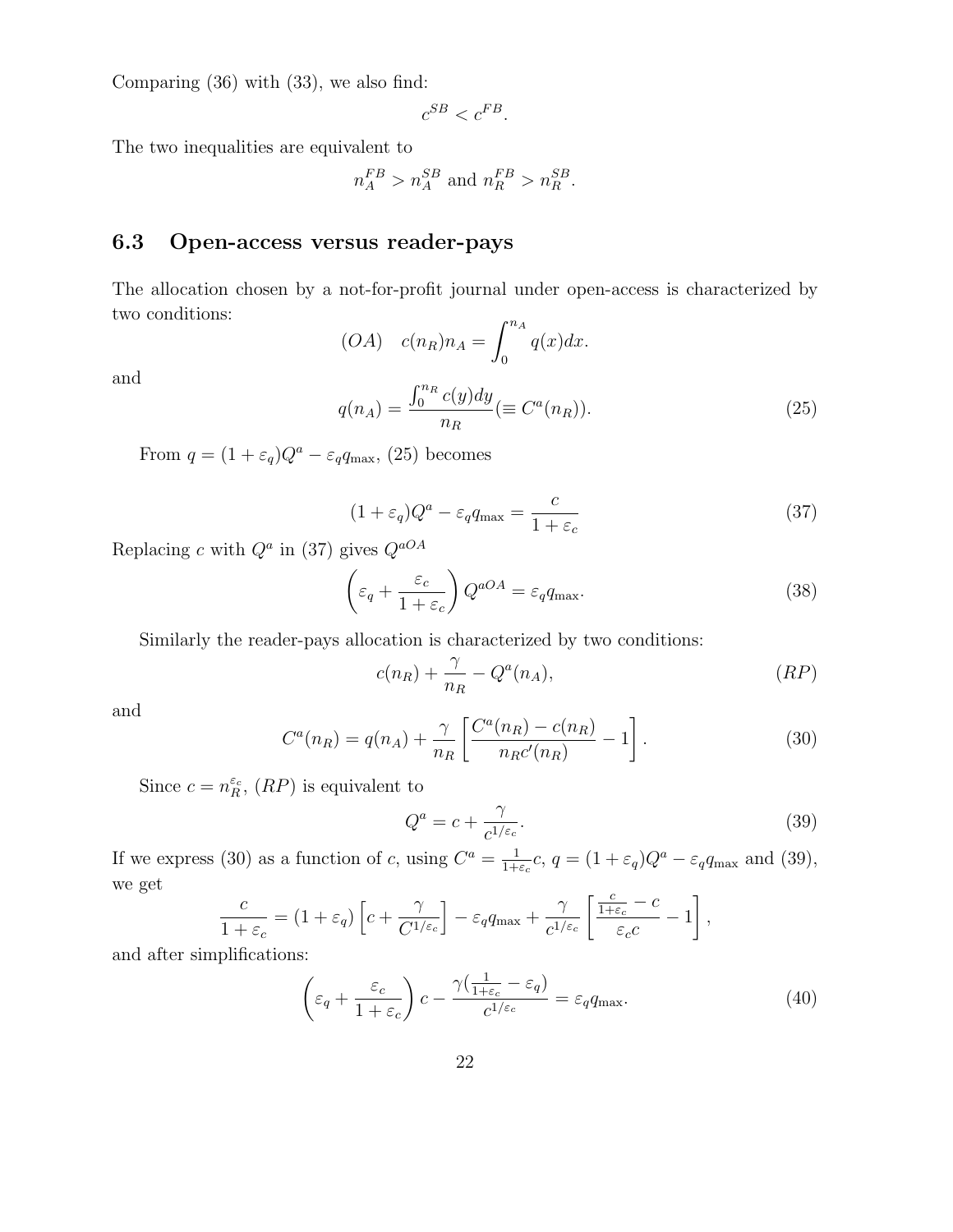**Proposition 5** *(average quality): In the iso-elastic specification, we have:*

$$
Q^{a}(n_{A}^{RP}) > Q^{a}(n_{A}^{SB}) > Q^{a}(n_{A}^{FB}) > Q^{a}(n_{A}^{OA}).
$$

*The association chooses too high a quality standard under the reader-pays model and too low a quality standard under open-access.*

Note that  $Q^{aO}$  and  $Q^{aRP}$  do not depend either on the externality parameter  $\alpha$  or on authors' fixed benefit u. Furthermore, under open-access,  $\gamma$  has no impact on the quality choice of the association since there are (by assumption) sufficiently many authors who are willing to pay  $p_A = \gamma$  to publish their articles: the participation constraint of authors is not binding. Therefore, as long as the net cost of publication  $\gamma - u$  is positive, the association publishes too many articles under open-access:  $Q^{aOA} < Q^{aSB}$ . Under the reader-pays model, the association has to recover  $\gamma n_A$  by charging readers. Hence, an increase in  $\gamma$  increases its quality standard. By contrast, what matters for the social planner is the net cost  $\gamma - u$ . This, together with the fact that the association does not internalize the authors' benefit, makes the reader-pays association publish too few articles.

**Proof of Proposition 5:** It is easy to compare the first-best allocation with the allocation chosen by an open-access association in terms of average quality. Indeed, comparing (34) with (38) tells us immediately that

$$
Q^{aFB} > Q^{aOA}.
$$

We now compare the first-best allocation with the reader-pays outcome, again in terms of average quality. Replacing c with  $Q^a - \frac{\gamma}{c^{1/\varepsilon_c}}$  into the first term of (40) gives

$$
\left(\varepsilon_{q} + \frac{\varepsilon_{c}}{1+\varepsilon_{c}}\right)\left(Q^{a} - \frac{\gamma}{c^{1/\varepsilon_{c}}}\right) - \frac{\gamma}{c^{1/\varepsilon_{c}}}\left(\frac{1}{1+\varepsilon_{c}} - \varepsilon_{q}\right) = \left(\varepsilon_{q} + \frac{\varepsilon_{c}}{1+\varepsilon_{c}}\right)Q^{a} - \frac{\gamma}{\left[\tilde{c}(Q^{a})\right]^{1/\varepsilon_{c}}}
$$
\n
$$
= \varepsilon_{q}q_{\max},\tag{41}
$$

where  $\tilde{c}(Q^a)$  is the largest c that satisfies (39). This function is defined for

$$
Q^a > \min_c \left[ c + \frac{\gamma}{c^{1/\varepsilon_c}} \right].
$$

As already mentioned, we assume that  $q_{\text{max}}$  is large enough for this set to be non empty. In this case,  $Q^{aRP}$  is determined by (41).  $Q^a > \tilde{c}(Q^a)$  implies

$$
\left(\varepsilon_q + \frac{\varepsilon_c}{1 + \varepsilon_c}\right) Q^a - \frac{\gamma}{(Q^a)^{1/\varepsilon_c}} > \left(\varepsilon_q + \frac{\varepsilon_c}{1 + \varepsilon_c}\right) Q^a - \frac{\gamma}{[\tilde{c}(Q^a)]^{1/\varepsilon_c}}.\tag{42}
$$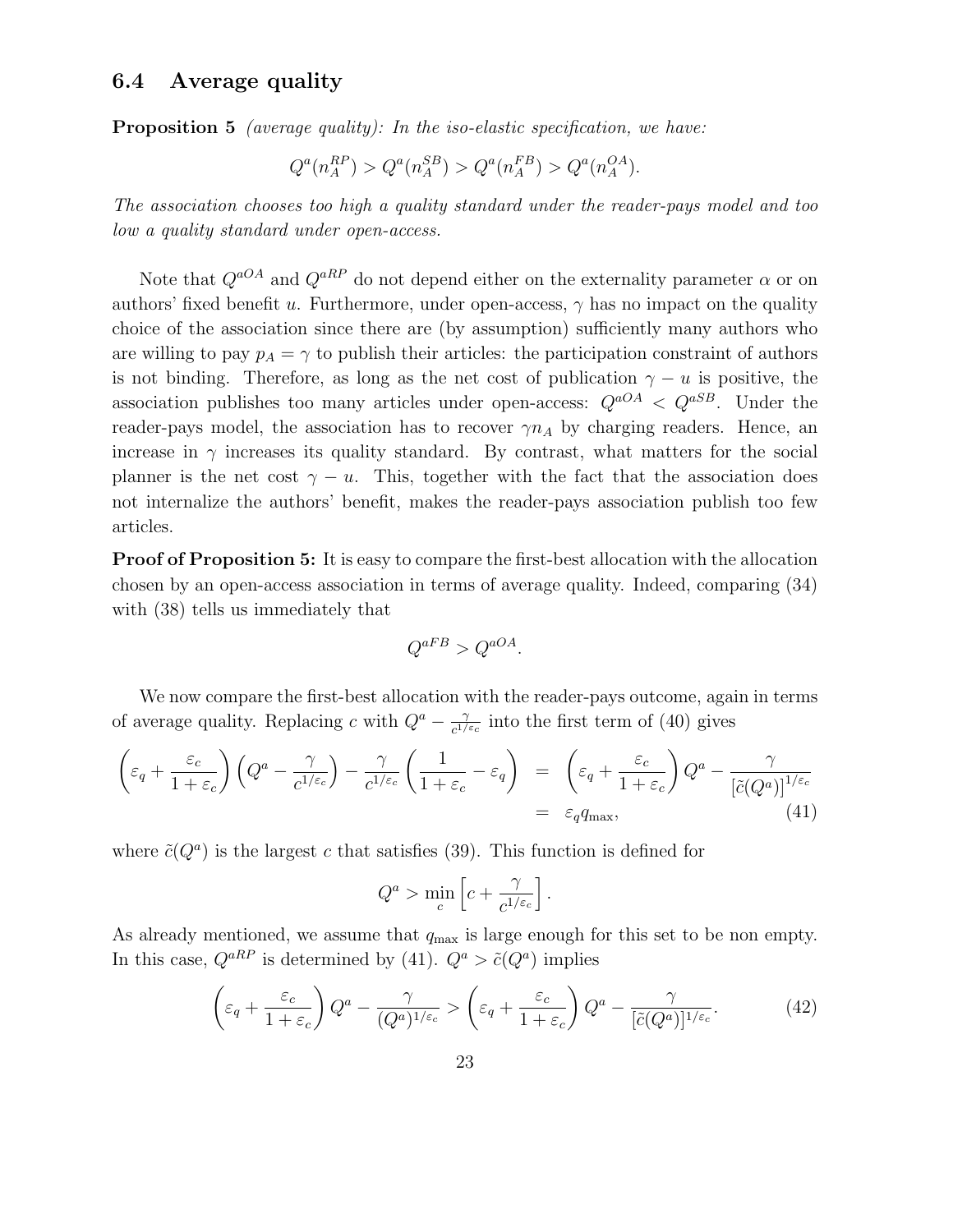Let  $\widetilde{Q}^a$  denote the solution of

$$
\left(\varepsilon_q + \frac{\varepsilon_c}{1 + \varepsilon_c}\right) Q^a - \frac{\gamma}{(Q^a)^{1/\varepsilon_c}} = \varepsilon_q q_{\text{max}}.\tag{43}
$$

 $\blacksquare$ 

Note that the left hand side of  $(42)$  increases with  $Q<sup>a</sup>$ , while the right hand side equals  $\varepsilon_q q_{\text{max}}$  when  $Q^a = Q^{aRP}$ , by condition (41). Then, (41) and (42) imply that  $\widetilde{Q}^a < Q^{aRP}$ . Comparing (43) with (36) (and in the latter condition, we replace c with  $Q^a$ ) leads to  $\tilde{Q}^a > Q^{aSB}$ , which in turn implies  $Q^{aRP} > Q^{aSB}$ . Since we know that  $Q^{aSB} > Q^{aFB}$ , we have finally:

$$
Q^{aRP} > Q^{aSB} > Q^{aFB} > Q^{aOA}.
$$

The following table compares the determinants of average quality of published articles in the four regimes. It is easy to see that since, in all four equations of table 1, the left hand side of each equation increases with  $Q^a$ , the unique solution exists as long as  $q_{\text{max}}$ is large enough.

| First-Best $\left[\left(\varepsilon_q + \frac{\varepsilon_c}{1+\varepsilon_c}\right)Q^a - \frac{\gamma - u}{(1+\alpha)^{1+1/\varepsilon_c}(Q^a)^{1/\varepsilon_c}} = \varepsilon_q q_{\max}\right]$                                                                                                      |
|----------------------------------------------------------------------------------------------------------------------------------------------------------------------------------------------------------------------------------------------------------------------------------------------------------|
| Second-Best $\left  \left( \varepsilon_q + \frac{\varepsilon_c}{1+\varepsilon_c} \right) Q^a - \frac{\gamma - u}{(1+\alpha+\alpha/\varepsilon_c)(Q^a)^{1/\varepsilon_c}} = \varepsilon_q q_{\max} \right $                                                                                               |
| Open-Access $\left  \left( \varepsilon_q + \frac{\varepsilon_c}{1 + \varepsilon_c} \right) Q^a = \varepsilon_q q_{\text{max}} \right $                                                                                                                                                                   |
| Reader-Pays $\begin{cases} \left(\varepsilon_q + \frac{\varepsilon_c}{1+\varepsilon_c}\right) Q^a - \frac{\gamma}{[\tilde{c}(Q^a)]^{1/\varepsilon_c}} = \varepsilon_q q_{\text{max}}, \end{cases}$<br>where $\tilde{c}(Q^a)$ is the largest solution of $Q^a = c + \frac{\gamma}{c^{1/\varepsilon_c}}$ . |
|                                                                                                                                                                                                                                                                                                          |

**Table 1:** Average Qualities.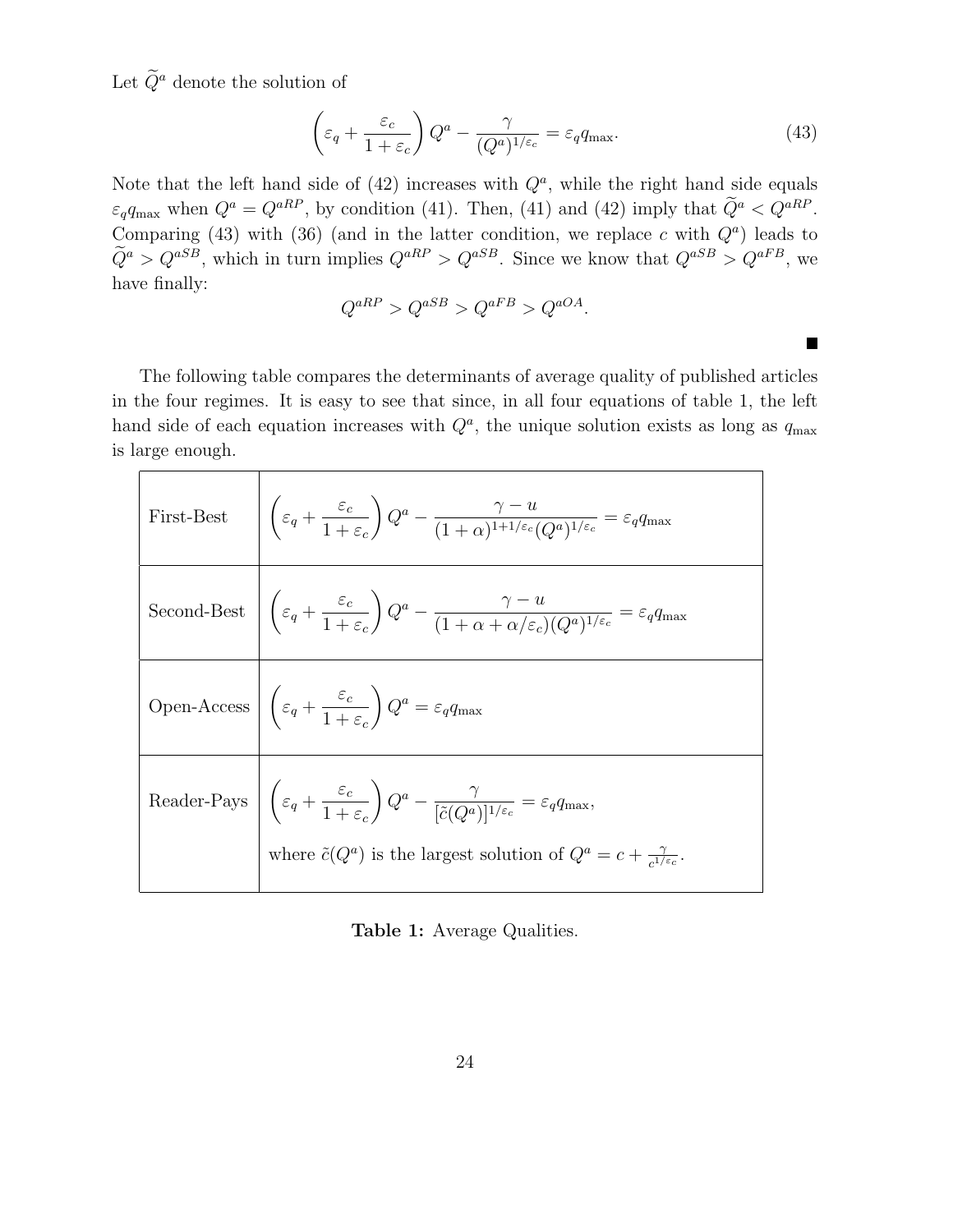#### **6.5 Readership size**

We know that  $n_R^{FB} > n_R^{SB}$ . Furthermore, under open-access the marginal reader is determined by the average quality of articles (i.e.  $Q^a = c(n_R)$ ). Since, by Proposition 5, the average quality is higher under the second-best than with an open-access association (i.e.  $Q^a(n_A^{SB}) > Q^a(n_A^{OA})$ ) readership size is larger in the former than in the latter (i.e.  $c(n_R^{SB}) > c(n_R^{OA})$ ). Therefore, we have:

$$
n_R^{FB} > n_R^{SB} > n_R^{OA}.
$$

We now compare the policy of an open-access association with that of a reader-pays association in terms of readership size. For this purpose we need to compare (38) (in which we replace  $Q^a$  with c) with (40). The comparison gives

$$
c(n_R^{OA}) \geq c(n_R^{RP})
$$
 if and only if  $\varepsilon_q \geq \frac{1}{1+\varepsilon_c}$ .

If  $\varepsilon_q > \frac{1}{1+\varepsilon_c}$ , the change from the reader-pays model to the open-access increases the readership size of the journal run by the association, as could have been expected. But a rather surprising result holds if  $\varepsilon_q < \frac{1}{1+\varepsilon_q}$ : in this case open-access reduces, instead of increasing, readership size. This is because even though readers do not pay for subscription, the average quality of the journal is so low under open-access, that their benefit net of subscription price is higher under the reader-pays model than under open-access.

Summarizing, we have:

**Proposition 6** *(readership size): In the iso-elastic specification, we have:*

$$
n_R^{FB} > n_R^{SB} > n_R^{OA}.
$$

*The journal attracts too few readers under the open-access model. Moreover:*

$$
n_R^{OA} \geq n_R^{RP} \text{ if and only if } \varepsilon_q \geq \frac{1}{1 + \varepsilon_c}.
$$

*The change from the reader-pays model to the open-access model increases the readership of the journal if*  $\varepsilon_q > \frac{1}{1+\varepsilon_c}$  *and reduces it if*  $\varepsilon_q < \frac{1}{1+\varepsilon_c}$ *.* 

The comparison of readership sizes for open-access and reader-pays journals is illustrated in Table 2. Figures 4 and 5 illustrate the allocations chosen by the association under open access and under reader-pays together with the second-best allocation.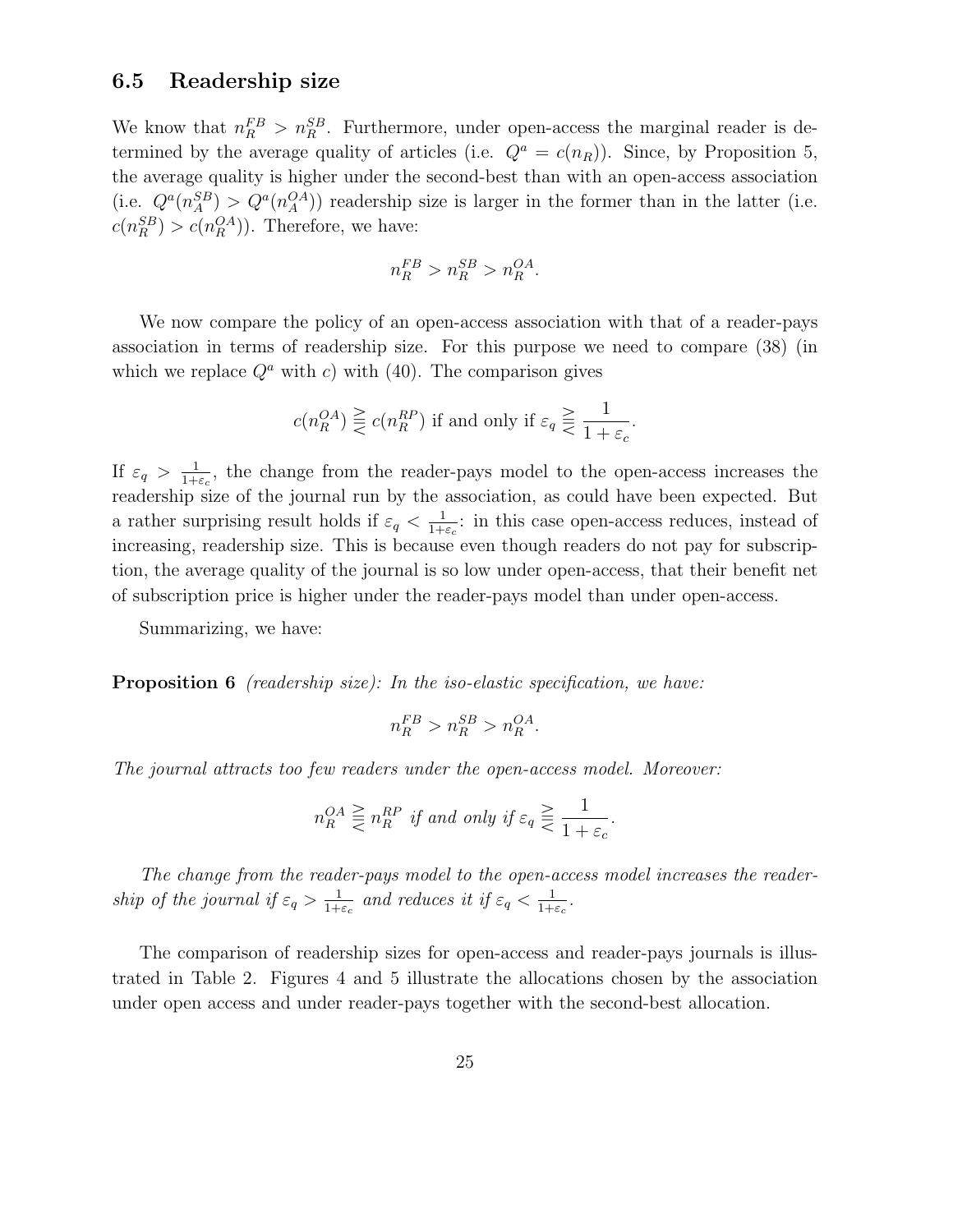| Open-Access $\left( \varepsilon_q + \frac{\varepsilon_c}{1 + \varepsilon_c} \right) c(n_R) = \varepsilon_q q_{\text{max}}$                                                                                                |
|---------------------------------------------------------------------------------------------------------------------------------------------------------------------------------------------------------------------------|
| Reader-Pays $\left  \left( \varepsilon_q + \frac{\varepsilon_c}{1 + \varepsilon_c} \right) c(n_R) + \frac{\gamma}{n_R} \left( \varepsilon_q - \frac{1}{1 + \varepsilon_c} \right) = \varepsilon_q q_{\text{max}} \right $ |

**Table 2:** Readership Sizes.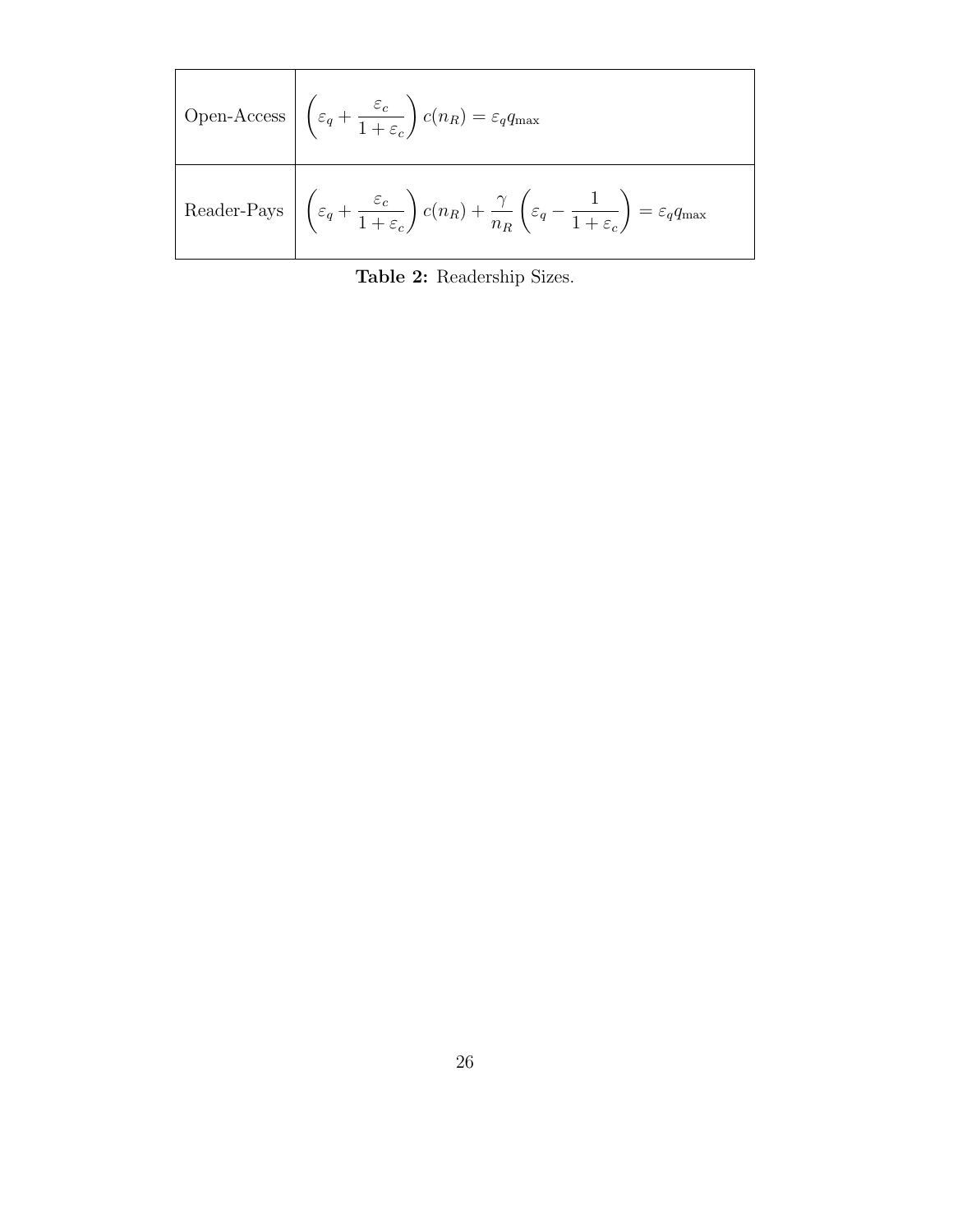

**Figure 4:** The allocations chosen by a not-for-profit journal when  $\varepsilon_q < \frac{1}{1+\varepsilon_c}$  (*OA*: open-access, *RP*: reader-pays).



**Figure 5:** The allocations chosen by a not-for-profit journal when  $\varepsilon_q > \frac{1}{1+\varepsilon_c}$  (*OA*: open-access, *RP*: reader-pays).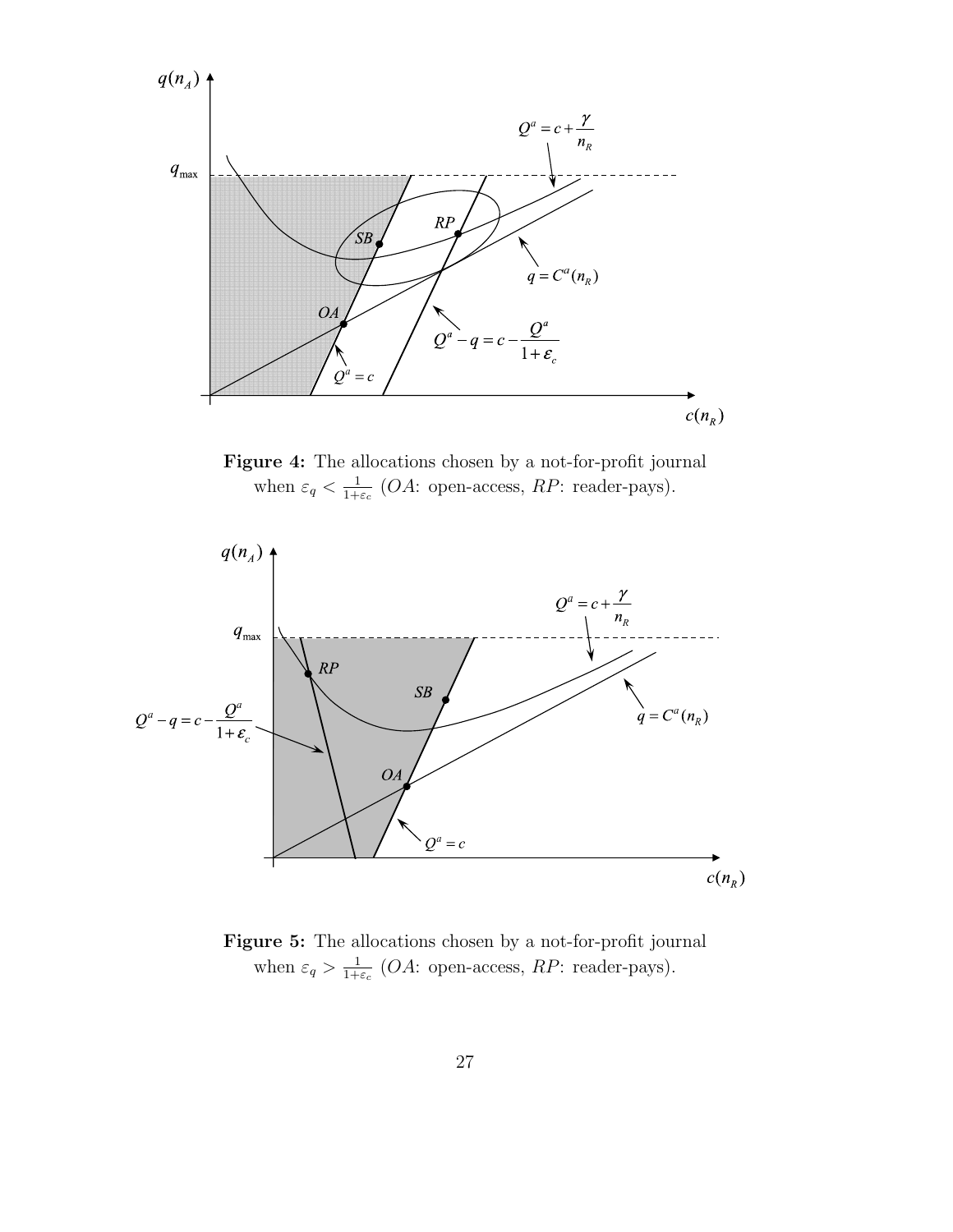#### **6.6 Robustness: Impact-maximizing journal**

Maximizing the utility of readers is a reasonable objective for a reader-pays (not-for-profit) journal, since readers are also the members of the association that controls the journal. However this objective seems less natural for an open-access journal. Thus the move from reader-pays to open-access may be accompanied by a change in objective. To account for this possibility, and as a robustness check, we consider now an alternative objective for the journal. We assume that it endeavors to maximize its impact, measured by the sum of all readers' benefit from reading the journal:

$$
IM(n_A, n_R) \equiv n_R \int_0^{n_A} q(y) dy.
$$

IM is also proportional to the number of citations of the article, or to the number of patents derived from it.

The association maximizes  $IM(n_A, n_R)$  with respect to  $(n_A, n_R, p_A)$  subject to  $(OA)$ , the budget breaking constraint  $(BB)$  and the authors' participation constraint  $(PC_A)$ :

$$
c(n_R)n_A = \int_0^{n_A} q(x)dx;
$$
\n<sup>(OA)</sup>

$$
(p_A - \gamma)n_A \ge 0 \tag{BB}
$$

$$
U_A(n_A : n_R) = \alpha_A q(n_A) n_R + u - p_A \ge 0. \tag{PC_A}
$$

As before,  $p_A$  does not appear in the objective of the association. Without loss of generality, we assume that the association selects the lowest price that is compatible with  $(BB)$ , namely  $p_A = \gamma$ . In what follows, we study the association's choice of  $(n_A, n_R)$  assuming that  $(PC_A)$  is slack at  $p_A = \gamma^{0.30}$ 

Define  $L^{IM,OA} = IM(n_A, n_R) - \lambda_4 \left[c(n_R)n_A - \int_0^{n_A} q(x)dx\right]$  where  $\lambda_4$  represents the Lagrangian multiplier associated with  $(OA)$ . Then, the first-order conditions with respect to  $n_A$  and  $n_R$  are given by:

$$
n_R q(n_A) = \lambda_4 \left[ c(n_R) - q(n_A) \right];\tag{44}
$$

$$
\int_0^{n_A} q(y) dy = \lambda_4 n_A c'(n_R). \tag{45}
$$

$$
\frac{\alpha_A}{1+\varepsilon_c} \left[ \frac{\varepsilon_q}{\varepsilon_q + \frac{\varepsilon_c}{1+\varepsilon_c}} q_{\text{max}} \right]^{\frac{1+\varepsilon_c}{\varepsilon_c}} > \gamma - u.
$$

Note that this condition holds if  $q_{\text{max}}$  or  $\alpha_A$  is large enough.

<sup>&</sup>lt;sup>30</sup>In the case of the iso-elastic distribution functions,  $(PC_A)$  is slack at  $p_A = \gamma$  if the following condition holds: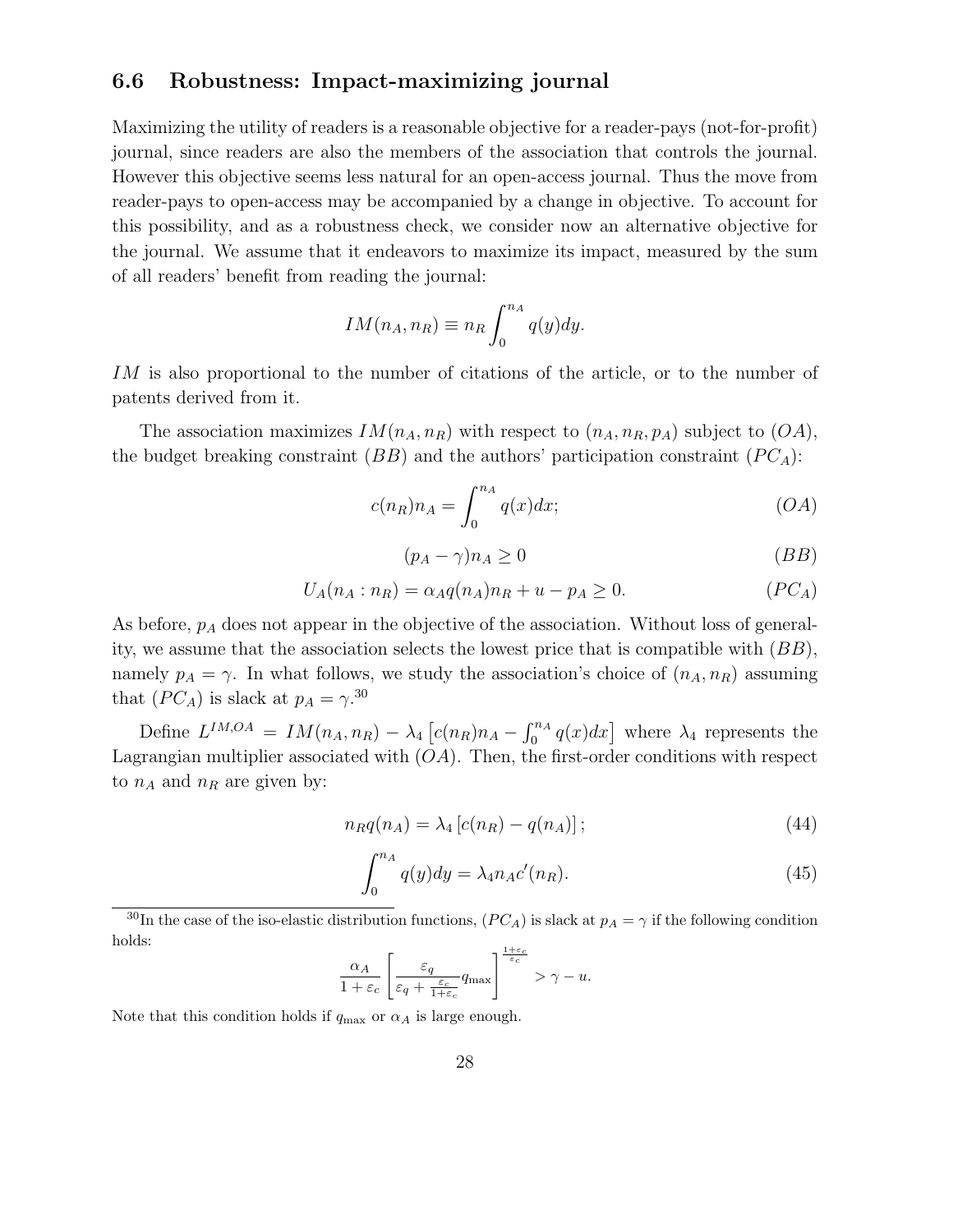(45) is equivalent to

$$
\lambda_4 = \frac{\int_0^{n_A} q(y) dy}{n_A c'(n_R)} > 0.
$$
\n(46)

 $\lambda_4$  represents the marginal increase in the impact of the journal that would occur if the association could subsidize readers. Replacing  $\lambda_4$  in (44) with the expression in (46) gives:

$$
n_R q(n_A) c'(n_R) = Q^a(n_A) [c(n_R) - q(n_A)]. \qquad (47)
$$

Since  $(OA)$  is binding, we have that  $Q^{a}(n_A) = c(n_R)$ . Rearranging (47) gives:

$$
q(n_A) = \frac{c(n_R)}{1 + \frac{n_R c'(n_R)}{c(n_R)}}.\t(48)
$$

Therefore, the allocation chosen by the impact-maximizing organization under open access, denoted by  $\left(n_A^{IM,OA}, n_R^{IM,OA}\right)$ ), is characterized by  $(48)$  and  $(OA)$ .

In the iso-elastic case, it coincides with the allocation chosen by an open-access journal maximizing the utility of its readers. Indeed condition (25) (marginal quality equals average readers cost) coincides in this case with condition (48), since:

$$
C^{a}(n_{R}) = \frac{1}{n_{R}} \int_{0}^{n_{R}} c(y) dy = \frac{c(n_{R})}{1 + \varepsilon_{c}} = \frac{c(n_{R})}{1 + \frac{n_{R}c'(n_{R})}{c(n_{R})}}.
$$

**Proposition 7** *(i) Under open access, the allocation chosen by an impact-maximizing*  $\hat{J}$ *journal*  $\left(n_A^{IM,OA}, n_R^{IM,OA}\right)$ *is characterized by* (OA) *and (48).*

*(ii) In the iso-elastic case, it coincides with the allocation chosen by a journal who maximizes the utility of its readers.*

Proposition 7 shows the robustness of our main conclusion, at least in the iso-elastic case. Independently of whether the journal maximizes its impact or the utility of its readers, it chooses the same quality standard, which is below the socially efficient level. Therefore, the move to open-access is likely to result in the publication of too many articles from a social welfare viewpoint.

## **7 Concluding remarks**

We showed that in the case of an electronic journal, social welfare maximization implies open access in the second best world in which the subscription price cannot be negative.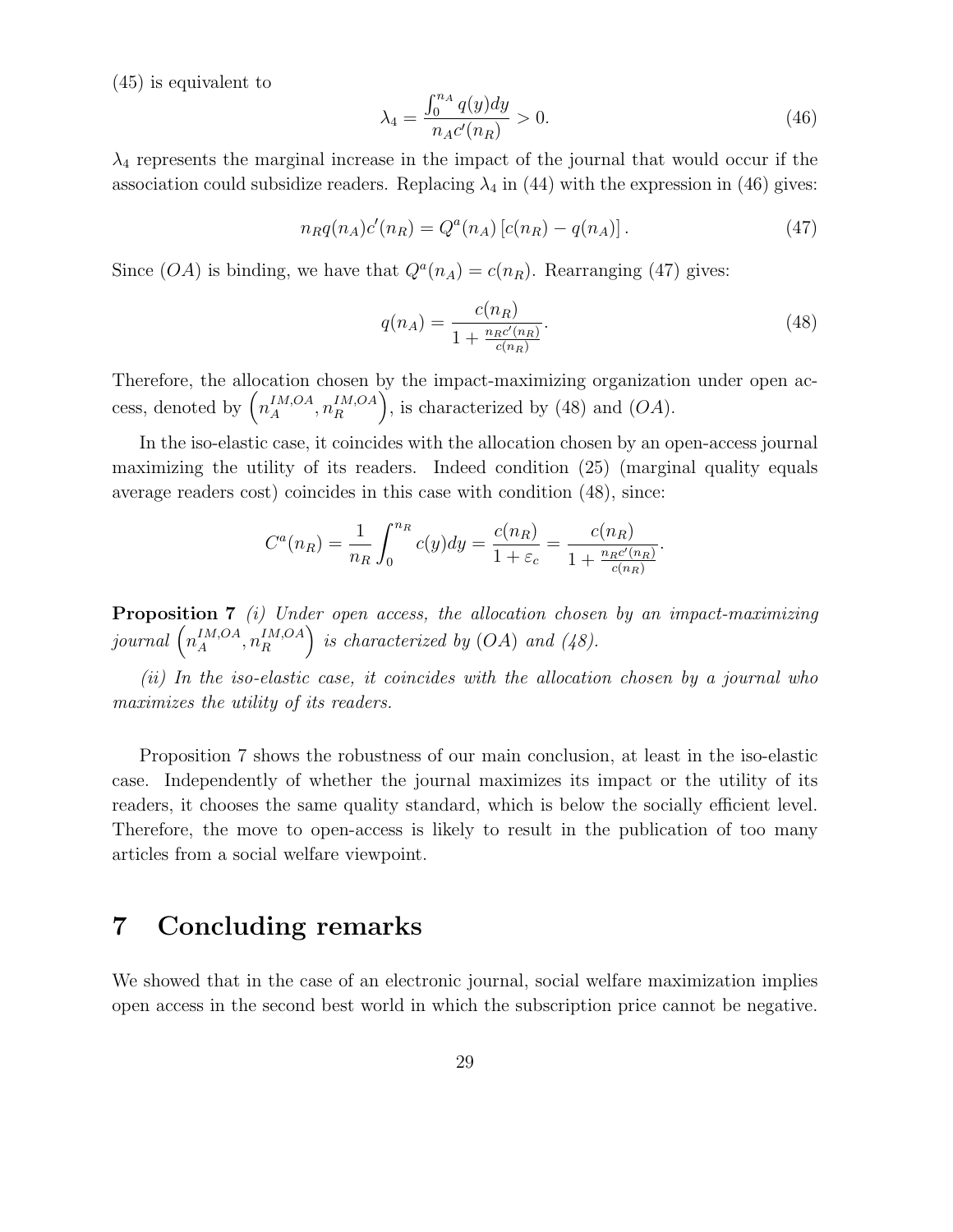This is because the marginal cost of distribution is zero, while readers exert positive externalities on the rest of society. We also examined the consequences of a move from the reader-pays model to the open-access model by considering academic journals run by not-for-profit associations. We considered both a reader-controlled association and an impact-maximizing association and found in both cases that this move is likely to lead to a decrease in journals' quality below the socially optimal level. Although we were not able to prove this result in full generality, we have established it for a reasonably large class of distribution functions. The basic intuition behind it is simple: under open access, the association does not internalize the cost of publication (which is covered by authors) while under the reader-pays model, the association internalizes it. As long as those authors are not budget constrained, the association will choose to publish too many articles under open access. Our framework could be used to conduct similar analysis for other objectives of the journal: we could consider a profit-maximizing journal or a not-for-profit journal controlled by authors.

Even though we did not model library subscriptions under reader-pays model, our main results on the move from reader-pays and open access seem to be robust as long as we maintain the assumption that the journal charges a single subscription price. Note first that library subscription plays no role under open access. Under reader-pays model, as a first approximation, we can reinterpret a reader in our model as a group of readers for which a library makes the subscription decision. Then, a library will subscribe only if the total benefit of its group is larger than the sum of the subscription price and the total reading cost of its group. Hence, library subscription decisions would impose some discipline on the quality standard of the reader-pays model.

It would be interesting to extend our analysis to the case in which the journal can give an accepted article one among several ratings according to its quality. For instance, some B.E. journals in economics give one among three quality ratings (Advances, Contributions, Topics).

There are other interesting issues to study regarding open access journals. One of them is to know how the change in the pricing model affects competition among journals. There is a "bottleneck argument"<sup>31</sup> according to which the change from reader-pays to open access would promote competition. Indeed, once articles are published in journals, each journal is a bottleneck and has a monopoly power on its content; however, at the submission stage (i.e. prior to publication) journals are substitutes and compete for attracting authors. We plan to examine this argument by considering competition between

<sup>31</sup>For instance, see "there are two (non conflicting) theoretical possibilities for increasing price competition in the market: shift price competition to a level where journals are viewed as substitute rather than complement or make researchers and users more price sensitive" (Dewatripont et al., 2006, p.67).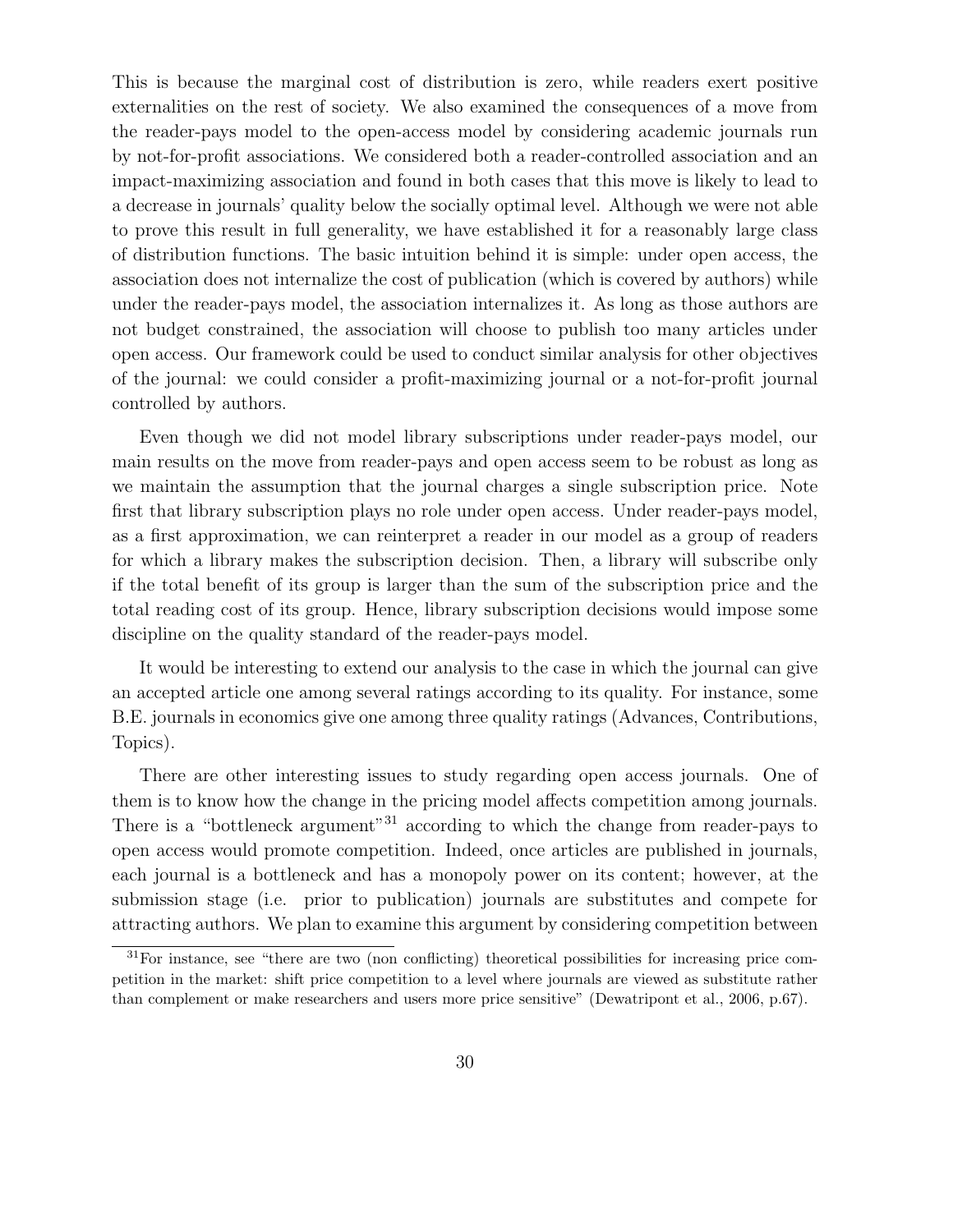for-profit journals within our framework and focusing on how the change of the pricing model affects quality standards of journals.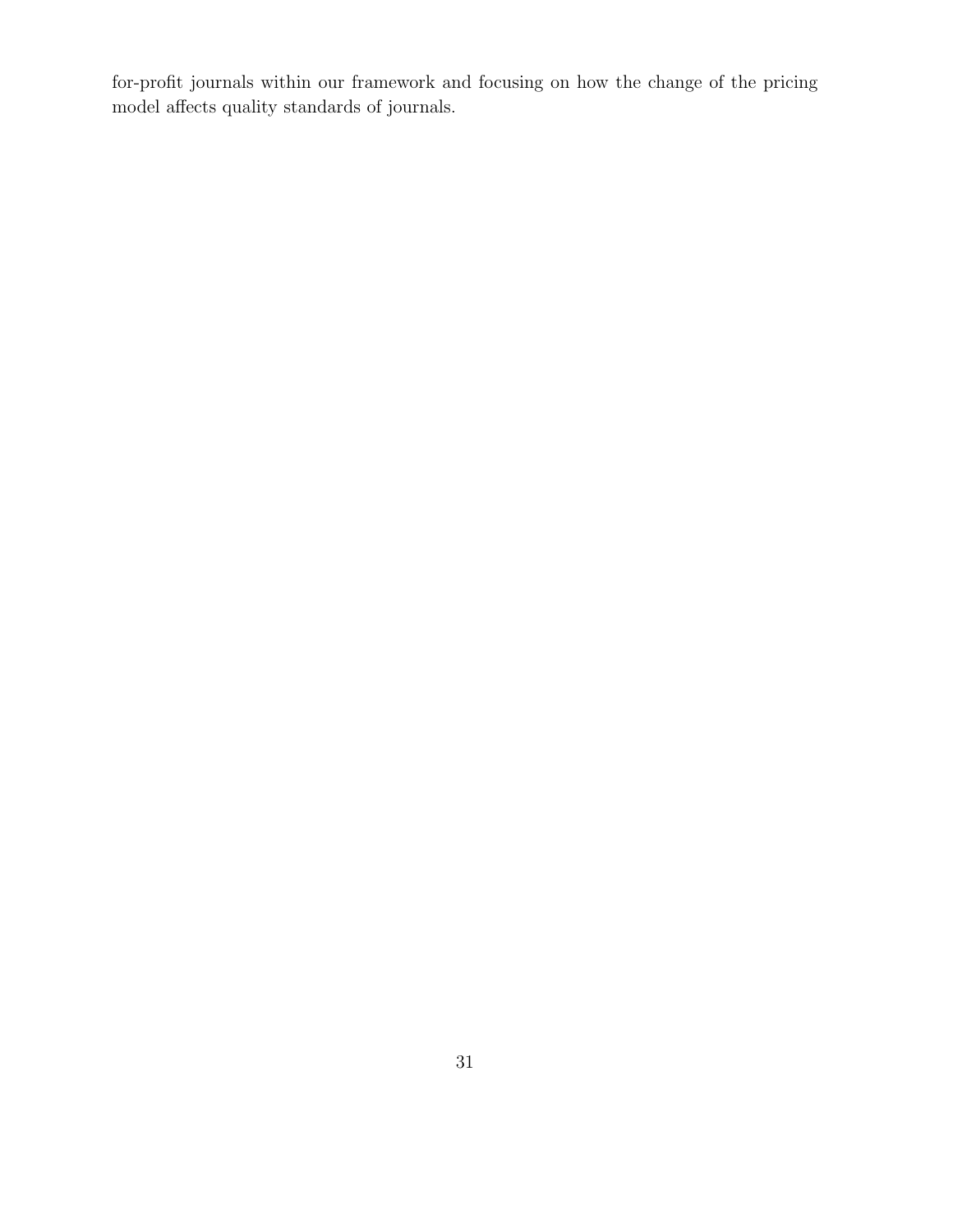# **References**

- [1] Armstrong, Mark (2006). "Competition in Two-Sided Markets", forthcoming, *Rand Journal of Economics*.
- [2] Caillaud, Bernard and Bruno Jullien (2003). "Chicken and Egg: Competition Among Intermediation Service Providers", *Rand Journal of Economics*, 34: 309-329.
- [3] Dewatripont, M., V. Ginsburgh, P. Legros, A. Walckiers, J.-P. Devroey, M. Dujardin, F. Vandooren, P. Dubois, J. Foncel, M. Ivaldi, M.-D. Heusse. (2006). *Study on the Economic and Technical Evolution of the Scientific Publication Markets in Europe.*
- [4] Edlin, Aaron S. and Daniel L. Rubinfeld (2004). "Exclusion or Efficient Pricing: The "Big Deal" Bundling of Academic Journals", *Antitrust Law Journal*, 72(1): 119-157.
- [5] Evans, David (2003). "The Antitrust Economics of Multi-Sided Platform Industries", *Yale Journal on Regulation*.
- [6] Hagiu, Andrei (2006). "Pricing and Commitment by Two-Sided Platforms", *Rand Journal of Economics*, 37(3)
- [7] House of Commons Science and Technology Committee. (2004). *Scientific Publications: Free for all? Tenth Report of Session 2003-04*. London.
- [8] House Report 108-636. (2005). Department of Labor, Health, Human Services and Education and Related Agencies Appropriation Bill.
- [9] Jeon, Doh-Shin and Domenico Menicucci (2006). "Bundling Electronic Journals and Competition among Publishers", *Journal of the European Economic Association*, September 4(5): 1038-83.
- [10] McCabe, Mark J. (2004). "Information Goods and Endogenous Pricing Strategies: the Case of Academic Journals". *Economic Bulletin*, 12(10): 1-11.
- [11] McCabe, Mark J. and Christopher Snyder, (2005a). "A Model of Academic Journal Quality with Applications to Open-Access Journals" Working paper, Georgia Institute of Technology and George Washington University
- [12] McCabe, Mark J. and Christopher Snyder, (2005b). "Open-Access and Academic Journal Quality" *American Economic Review, Papers and Proceedings*, 95(2): 453- 458.